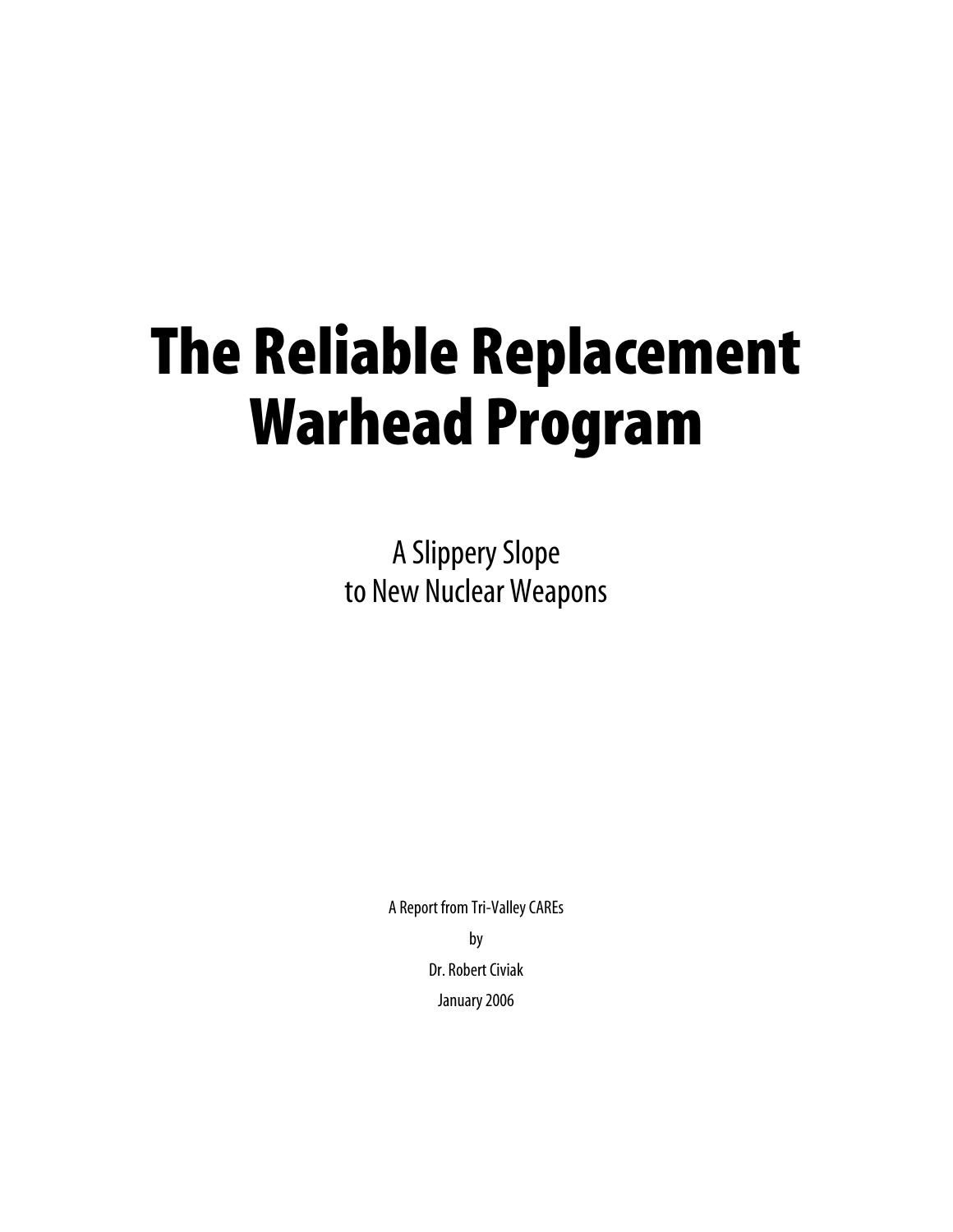**ON THE COVER:** The cover photograph shows molten plutonium metal in a levitated state inside a crucible. The Reliable Replacement Warhead program, if it moves forward as the Department of Energy, National Nuclear Security Administration, and the weapons labs envision, would involve a major expansion of plutonium activities, including the manufacture of new plutonium "pits" (cores) for newly designed nuclear weapons.

Photo credit: Joe Riedel, Los Alamos National Laboratory

The text of this report may be reproduced in whole or in part without further permission, with proper credit given to Dr. Robert Civiak and to Tri-Valley CAREs.

Tri-Valley CAREs was founded in 1983 in Livermore, California to increase public knowledge of the relationship between peace, social justice and the environment. The organization is a  $501(c)(3)$  nonprofit group that monitors activities in the U.S. nuclear weapons complex, with a focus on the Lawrence Livermore National Laboratory.

**Tri-Valley CAREs**

**C**ommunities **A**gainst a **R**adioactive **E**nvironment

2582 Old First Street, Livermore, CA 94551 (925) 443-7148 http://www.trivalleycares.org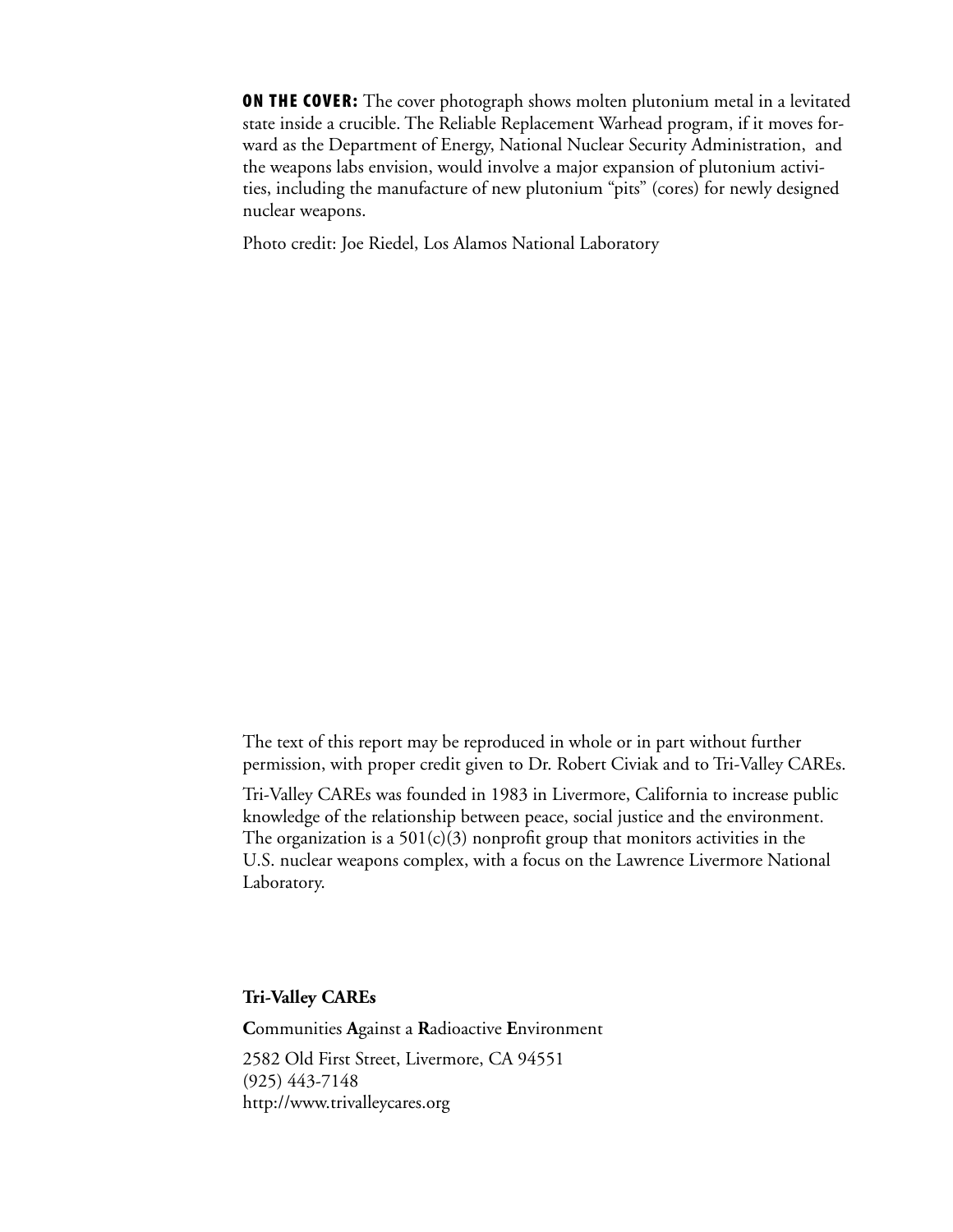### **About the Author**

Bob Civiak has been doing research and analysis in nuclear weapons policy and related areas for more than 25 years. He received a Ph.D. in physics from the University of Pittsburgh in 1974. From 1978 through 1988 he was a Specialist in Energy Technology and Section Head in the Science Policy Research Division of the Congressional Research Service (CRS) at the Library of Congress. During the spring and summer of 1988 he was a Visiting Scientist at Lawrence Livermore National Laboratory. From November 1988 through August 1999 he was a Program and Budget Examiner with the Office of Management and Budget (OMB) in the Executive Office of the President. At OMB his primary responsibilities included oversight of the national security activities of the Department of Energy, including the Stockpile Stewardship Program. He currently resides in Lebanon, New Hampshire, where he continues to do research and policy analysis on nuclear weapons and arms control issues as an independent consultant. This is his fourth report for Tri-Valley CAREs on major issues in nuclear weapons policy.

### **Acknowledgments**

The publication and distribution of this report is part of Tri-Valley CAREs' project to expose U.S. nuclear weapons research and development activities. This work is supported by the Ploughshares Fund, Town Creek Foundation, Public Welfare Foundation, Colombe Foundation, the Richard and Rhoda Goldman Fund, New-Land Foundation, Ben and Jerry's Foundation, Tin Man Fund, the Victor and Lorraine Honig Foundation, and individual donors.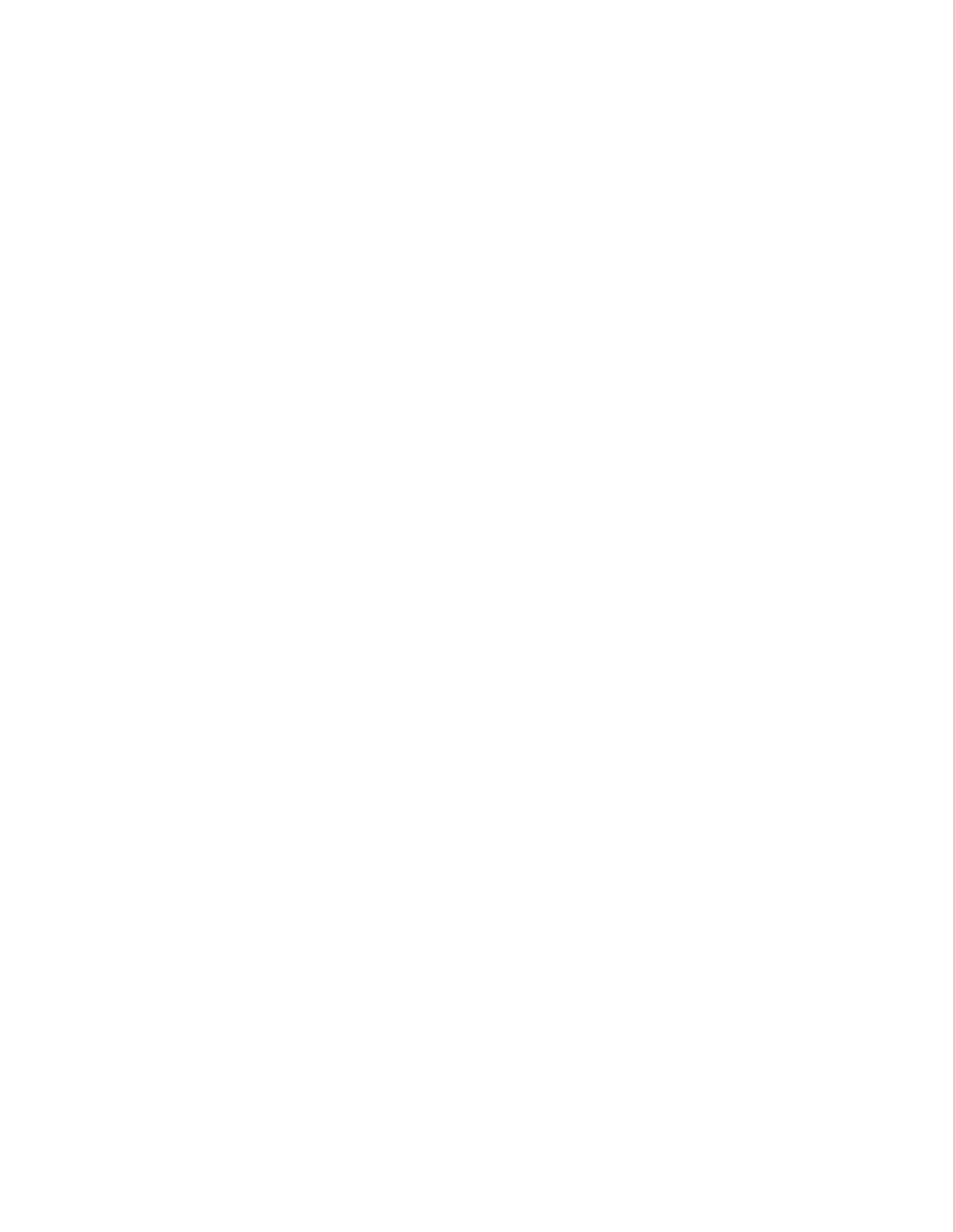### **Table of Contents**

|                                     | <b>Executive Summary</b>                                                        |    |
|-------------------------------------|---------------------------------------------------------------------------------|----|
| <b>What Is the RRW Program?</b>     |                                                                                 | 3  |
|                                     | Administration and Laboratory Views 3                                           |    |
|                                     | Congressional Views 4                                                           |    |
|                                     | Status of the Program 7                                                         |    |
|                                     | The RRW Program is Counter to U.S. National Security                            | 8  |
|                                     | The RRW Program Would Undermine the International Non-Proliferation Regime 8    |    |
|                                     | The RRW Program Could Lead to a Return to Nuclear Weapons Testing 9             |    |
|                                     | The RRW Program Might Reduce the Threshold for Use of Nuclear Weapons<br>10     |    |
| There is No Need for an RRW Program |                                                                                 | 11 |
|                                     | U.S. Nuclear Weapons are Highly Capable<br>-11                                  |    |
|                                     | U.S. Nuclear Weapons are Extremely Safe and Secure 14                           |    |
|                                     | U.S. Nuclear Weapons are Very Reliable<br>- 16                                  |    |
|                                     | Today's Reliability and Safety Can be Maintained with Proper Curatorship<br>-17 |    |
|                                     | The Weapons Labs' Highest Priority is Maintaining Jobs                          | 20 |
|                                     | NNSA Spending on Nuclear Weapons is Exorbitant and Wasteful 20                  |    |
|                                     | Weapons Scientists Have Used False Arguments to Maintain Employment 20          |    |
|                                     | The RRW Program Will Require More Funding Increases 23                          |    |
|                                     | <b>Conclusion and Recommendations</b>                                           | 26 |
|                                     | <b>Endnotes</b>                                                                 | 28 |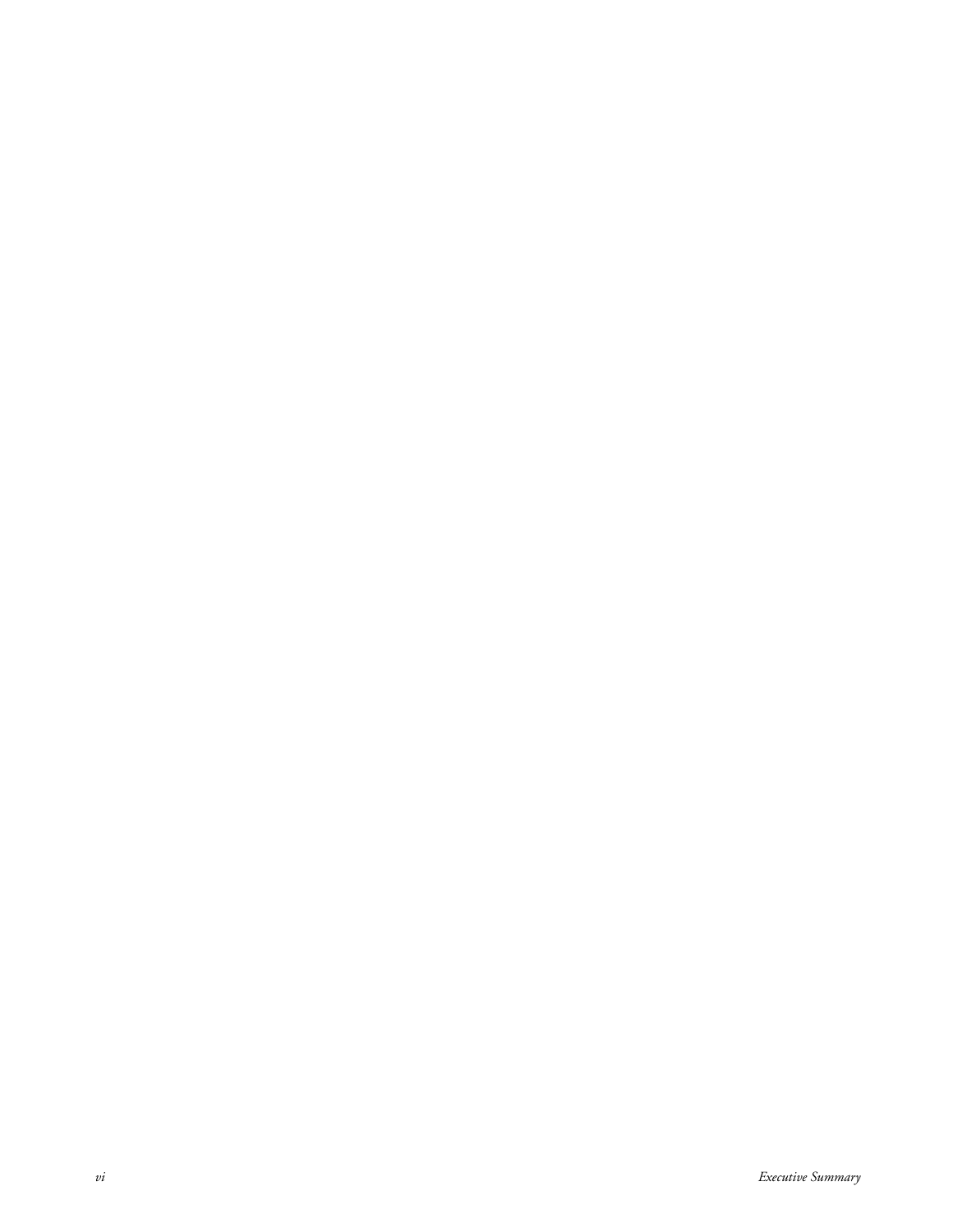## Executive Summary

The United States is poised to embark on a major program that could launch the nation on a "slippery slope" toward developing new nuclear weapons. Promoted by the U.S. Department of Energy and its nuclear weapon design laboratories with an innocuous sounding title, the "Reliable Replacement Warhead" program would actually damage national security. It would also cost billions of taxpayer dollars and could result in the production of new warheads less safe and reliable than those in the current arsenal.

Late in 2004, Congress established the Reliable Replacement Warhead (RRW) program to "improve the reliability, longevity, and certifiability of existing weapons and their components"1 Exactly what changes Congress envisions for nuclear weapons under the RRW program remains vague. However, in each of the past two years, Congress has rejected Bush Administration proposals to design new nuclear weapons in favor of improving existing weapons in the stockpile. In contrast, the nuclear weapons laboratories<sup>2</sup> want to build new warheads. They see the RRW program as an opportunity to expand their mission "from a program of warhead refurbishment to one of warhead replacement."3 One recent report calls for the labs to develop a new Reliable Replacement Warhead every five years.<sup>4</sup> Thus, while Congress may see the RRW program as a limited effort to improve existing nuclear weapons, to others it is the holy grail of the weapons labs—a guarantee of jobs designing new nuclear weapons in perpetuity.

Thus far, funding for the RRW program has been rather modest—\$9 million in 2005 and \$25 million in 2006. If left unchecked, however, the weapons labs would grow the RRW program into a multi-billion-dollar effort to redesign the entire stockpile. Nuclear weapon designers would alter the military characteristics of existing weapons and would add new weapons with new capabilities and new missions. Expensive new facilities would also be needed to build the replacement warheads.

A broad RRW program would significantly harm our national security, primarily because U.S. pursuit of an RRW would disrupt international cooperation in nonproliferation. That would diminish pressure on Iran and North Korea to forego their nuclear weapons programs and would disrupt efforts to eliminate clandestine trafficking in nuclear materials and equipment. In addition, the Department of Defense (DoD) would likely demand that any new warhead, which the RRW program might create, undergo full nuclear explosive tests before DoD accepts it into the stockpile. If the U.S. were to conduct even a single nuclear weapons test, other nations would surely follow suit, which could lead to a new nuclear weapons arms race. The damage this would impart to the broad non-proliferation regime would far exceed any conceivable advantage the U.S. could gain from new nuclear weapons.

The weaponeers claim the RRW is needed to improve the reliability, safety, and security of the nuclear weapons stockpile and to reduce the cost of maintaining it. However, a close look at the stockpile reveals that it needs no "improvements." U.S.

*A broad RRW program would significantly harm our national security, primarily because U.S. pursuit of an RRW would disrupt international cooperation in non-proliferation.*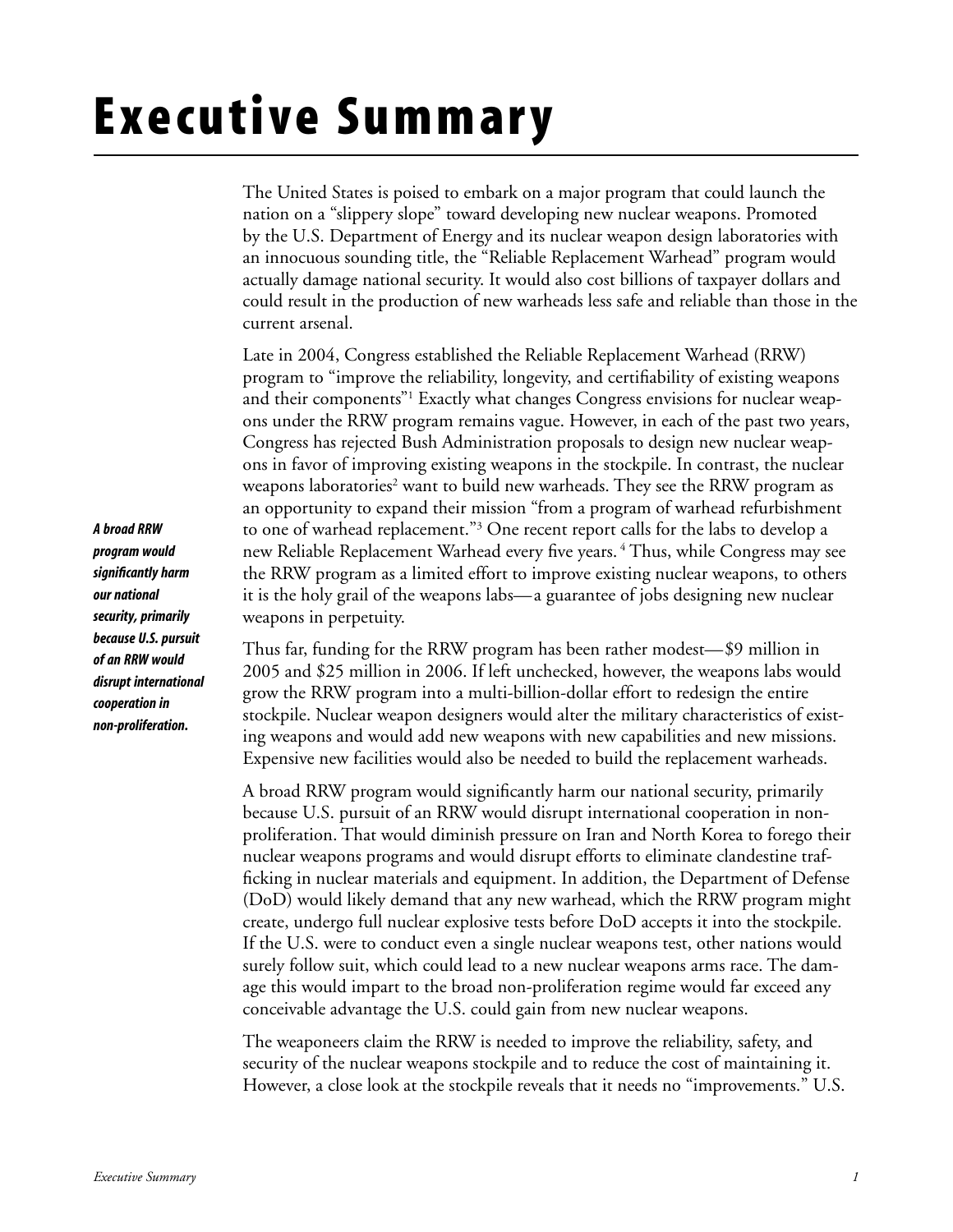nuclear weapons are highly capable, extremely safe and secure, and very reliable. With proper maintenance the reliability, safety, and certifiability of existing weapons can be maintained indefinitely. There is no reason to make any changes to the well-tested, dependable nuclear weapons in the current stockpile. As components age, they can be replaced with identical or nearly identical copies of the original. Only in rare instances, when a component cannot be replaced with an identical copy of the original design because necessary parts or materials are no longer available, should any modifications be considered. This approach to maintaining the stockpile, called the Curatorship approach, would cost far less than what the National Nuclear Security Administration (NNSA)<sup>5</sup> currently spends under its Stockpile Stewardship approach. In addition, by strictly limiting any changes to nuclear weapons, NNSA can avoid potential degradation in its confidence in the stockpile that might arise from accumulating small changes to well-tested warhead designs.

The RRW is merely the latest proposal to fulfill the top priority of the weapons labs—preservation of funding and jobs. The end of the Cold War has led to fewer nuclear weapons and less development of new weapons. Nevertheless, spending on nuclear weapons work has increased dramatically. In 2006, the NNSA plans to spend \$6.4 billion on nuclear weapons. Even after adjusting for inflation, that is one and one-half times the average annual spending on nuclear weapons during the Cold War. The weaponeers have achieved this impressive growth by continually inventing new rationales for increased funding. Over the past twenty years, the rationale has shifted from the Cold War competition against the Soviet Union, to the need for expensive underground weapons tests to maintain the stockpile, to a massive aboveground testing and simulation program called Stockpile Stewardship, and now to the Reliable Replacement Warhead program.

Since U.S. nuclear weapons need no improvements and a broad RRW program would damage U.S. security, it would be dangerous to create a new program to pursue even the modest goals for which Congress established the RRW program. We, therefore, believe that Congress should eliminate all funding for the RRW and cancel the program. If Congress is not prepared to cancel the RRW, it should at least give close scrutiny to NNSA plans for the program to head off attempts to design new nuclear weapons. To do so, Congress must get a detailed 5-year plan for the RRW program from the Bush Administration before it acts on spending for 2007. We also recommend that Congress unequivocally prohibit, in law, the use of any NNSA funds to develop new or significantly modified nuclear weapons. In addition, we recommend that Congress strictly limit NNSA's authority to make *any* changes to existing nuclear warheads without prior congressional approval. Finally, Congress should appoint an independent commission to examine less costly options for maintaining the U.S. nuclear weapons stockpile, including the Curatorship option.

*The RRW is merely the latest proposal to fulfill the top priority of the weapons labs preservation of funding and jobs.*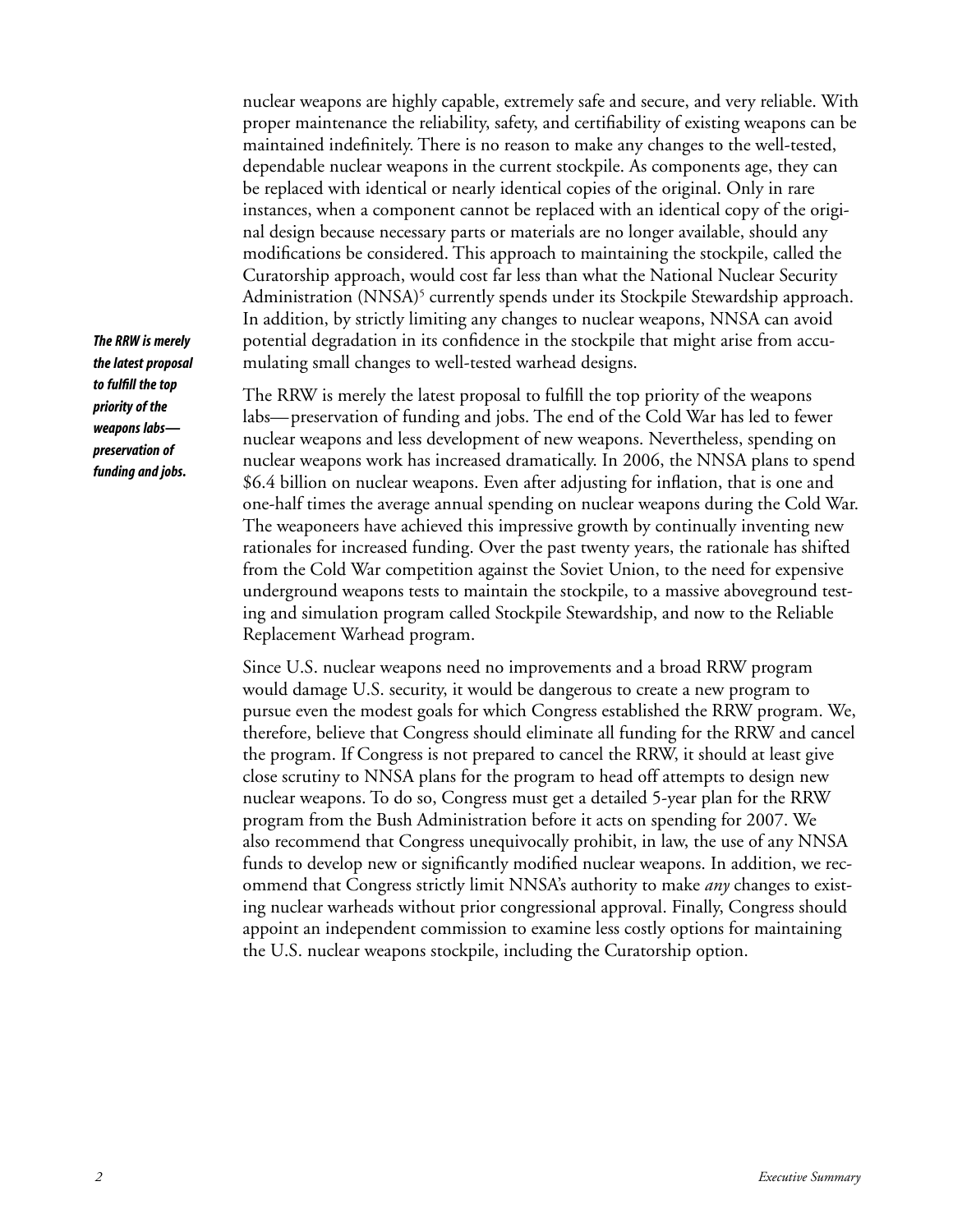## **What is the RRW Program?**

It is difficult to pin down what the RRW program really is. It was born from a single phrase in the Conference Report on the 2005 Appropriations Act. There, Congress provided \$9 million "for the Reliable Replacement Warhead program to improve the reliability, longevity, and certifiability of existing weapons and their components."6 Even with a near tripling of funds to \$25 million in 2006, the program is still modest. However, the nuclear weaponeers are trying to seize the opportunity and make the RRW into a grandiose program to design and build new nuclear weapons.

### Administration and Laboratory Views

NNSA Administrator, Ambassador Linton Brooks, gave his vision for the program in testimony before the Senate Armed Services Committee.7 He believes there is a need to transform the nuclear weapons stockpile to meet new requirements. According to Brooks, NNSA is designing the RRW program "to understand whether, if we relaxed warhead design constraints. . .we could provide replacements for existing stockpile weapons that could be more easily manufactured with more readily available and more environmentally benign materials, and whose safety and reliability could be assured with highest confidence, without nuclear testing, for as long as the United States requires nuclear forces."

The key issue here is whether the RRW is to improve aspects of existing weapons, as the implementing legislation says, or is to replace existing stockpile weapons, as Brooks would have it. Ambassador Brooks' boss, Secretary of Energy Samuel Bodman, appears to want it both ways. In February 2005, he told the Senate Budget Committee the RRW is, "...a matter of maintaining what we have. I think some have suggested it's creating something new. It's maintaining what we have."<sup>8</sup> However, Bodman later told Senator Dianne Feinstein (D-California), "Certain concepts identified in the RRW program could be applied in the development of warheads to meet [these] new requirements."9 In the latter view, the development of new warheads may not be the purpose of the RRW program, but would be a likely result.

The nuclear weapons labs have their own vision. A paper referred to as the "tri-lab paper" states, "This vision of sustainable warheads with a sustainable enterprise can best be achieved by shifting from a program of warhead refurbishment to one of warhead replacement."10 The labs hasten to note, "This will require careful reprioritization of existing resources or additional near-term resources, in order to begin the process of transformation." In other words, send us more money!

Last July, a task force of the Secretary of Energy's Advisory Board (SEAB) presented the most extreme version of the RRW program. The Task Force on the Nuclear Weapons Complex Infrastructure recommended, "immediate initiation of the modernization of the stockpile through the design of the RRW. This should lead to a family of modern nuclear weapons, designed with greater margin to meet military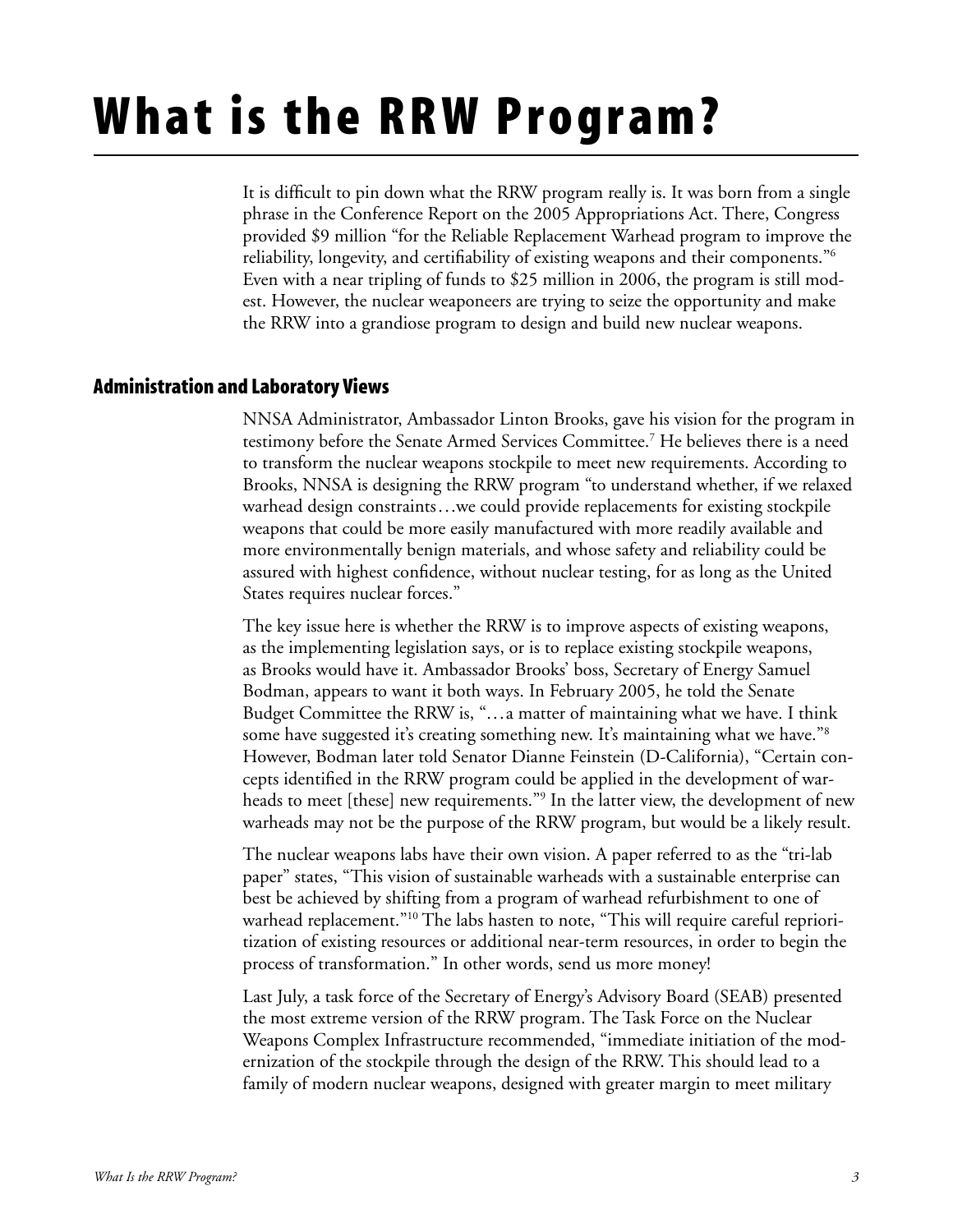*SEAB members found the RRW recommendations troubling, because the task force had not examined the international effects of an RRW program; particularly its effects on the nonproliferation regime.*

requirements while incorporating state-of-the-art surety requirements." The Task Force further recommended that a new version of the RRW, "incorporating new design concepts and surety features, be initiated on planned five-year cycles."11 During an October 14, 2005 meeting to review the report, several SEAB members, including Nobel Prize winners Leon Lederman and Burt Richter, noted that the task force exceeded its mandate by making recommendations regarding the RRW. The Secretary of Energy had requested that they examine the infrastructure requirements of the nuclear weapons complex to support the existing stockpile. The recommendations regarding the RRW go beyond that. Richter, Lederman, and other SEAB members found the RRW recommendations troubling, because the task force had not examined the international effects of an RRW program; particularly its effects on the non-proliferation regime. Rather than recommending the report to the Secretary of Energy, the SEAB voted to "approve the thrust of the report" for the Secretary's consideration and noted that a number of members believed that the issue of a Reliable Replacement Warhead will need further study by the Department of Energy and the Administration. Nevertheless, SEAB forwarded the task force's report to the Secretary unchanged.

### Congressional Views

More than a year after establishing the program, Congress still has a diversity of views regarding what it should be. They range from a belief that the RRW should be, at most, a program to maintain existing weapons with minor upgrades, to sharing Linton Brooks' vision of the need to transform the nuclear weapons stockpile with new warheads to meet new requirements. Reflecting the diversity of views, the language in congressional reports authorizing the program and appropriating funds for it is vague or ambiguous.

The House Subcommittee on Energy and Water Appropriations crafted the language that initiated the RRW program last year. Since then, Subcommittee Chair David Hobson (R-Ohio) has stated that the program might someday lead to "refurbishing" weapons to make them "more robust," but "without developing a new weapon that would require underground testing to verify the design"12 That apparently leaves room for developing new weapons, as long as they do not require underground testing (if that is possible). The House Appropriations Committee Report for 2006 stated:

The Committee's qualified endorsement of the RRW initiative is based on the assumption that a replacement weapon will be designed only as a re-engineered and remanufactured warhead for an existing weapon system in the stockpile. The Committee does not endorse the RRW concept as the beginning of a new production program intended to produce new warhead designs for any military mission beyond the current deterrent requirements. The Committee's support of the RRW concept is contingent on the intent of the program being solely to meet the current military characteristics and requirements of the existing stockpile.<sup>13</sup>

The Senate Appropriations Committee Report for 2006 was even more ambiguous. Mirroring last year's language, the Committee:

. . . recommends \$25,351,000 for RRW to accelerate the planning, development, and design for a comprehensive RRW strategy that improves the reliability, longevity, and certifiability of existing weapons and their components.<sup>14</sup>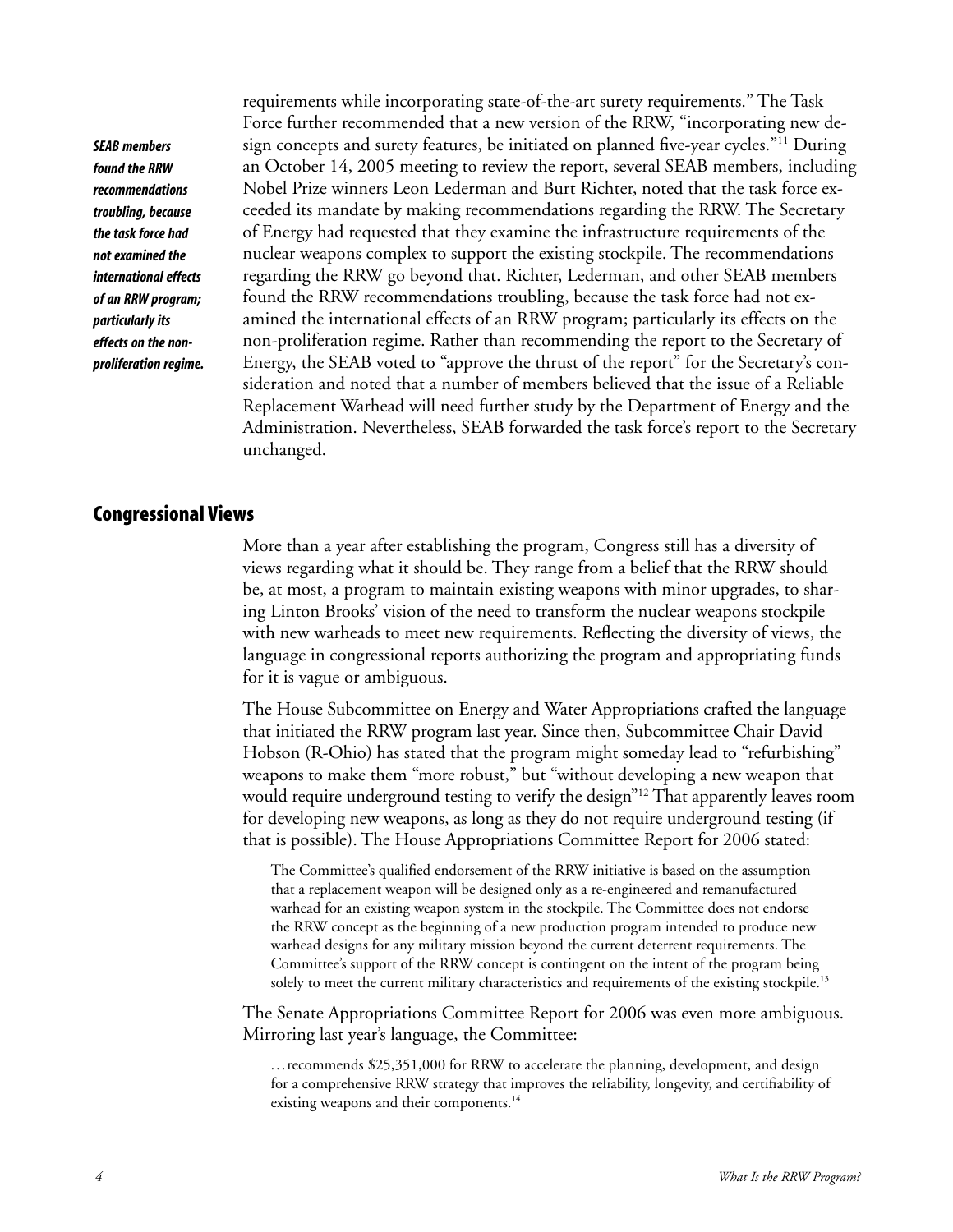That Committee appears to eschew new warhead designs and distance itself from the SEAB Task Force by stating, "the RRW program is not a new weapon, and this fact should be clear to the study panel members." Elsewhere, however, the Senate Committee Report provided \$4 million to study the Robust Nuclear Earth Penetrator (RNEP)—a new warhead that could burrow underground to attack hardened bunkers.

As finally enacted into law, the 2006 Energy and Water Appropriations Act provided \$25 million for the RRW program and no funding for the RNEP. The Conference Committee report stated:

. . . any weapons design work under the RRW program must stay within the military requirements of the existing deployed stockpile and any new weapon design must stay within the design parameters validated by past nuclear tests.<sup>15</sup>

That language is subject to a wide range of interpretations. Under existing procedures, a new military requirement must be issued before any new warhead is designed. The requirements put limits on dozens of performance parameters. A strict interpretation of the above language would prohibit any variation from the detailed military requirements of an existing weapon and would indeed limit the options for new RRW designs. Similarly, under a strict interpretation, any new weapon design would, by necessity, have design parameters that have not been validated by past nuclear tests. On the other hand, since the military requirements and the details of past nuclear tests are all classified and highly technical, it will most likely be left to the labs themselves to interpret the above language. The labs can be counted on to interpret the language as loosely as possible. Thus, for example, the labs might determine that a new low-yield warhead for a ballistic missile would be within the military requirements of the existing stockpile as long as its yield is above that of the lowest yield option on tactical warheads that remain in the stockpile. The labs can also be counted on to use a broad interpretataion of design parameters that have been validated by nuclear tests. The bottom line is that the above language will not significantly restrict what can be developed under the RRW program if the labs are the performers, the judge, and the jury. Over time, NNSA and the weapons labs will undoubtedly skirt such restrictions and add new and improved capabilities to nuclear weapons.

The House version of the 2006 Defense Authorization Act supports the RRW program and proposes a number of objectives for it, including "to increase the reliability, safety, and security of the United States nuclear weapons stockpile" and "to develop reliable replacement components to fulfill current mission requirements of the existing stockpile.16 It is unclear to what extent the House Armed Services Committee would support new weapon designs. That Committee's report states:

The Committee expects that the budgeting and reporting of the Reliable Replacement Warhead program will be consistent with the traditional nuclear weapons acquisition process of designating work related to new weapons or weapon modification development and production.<sup>17</sup>

The House Armed Services Committee apparently plans to review the program more closely next year.

*The bottom line is that the above language will not significantly restrict what can be developed under the RRW program if the labs are the performers, the judge, and the jury.*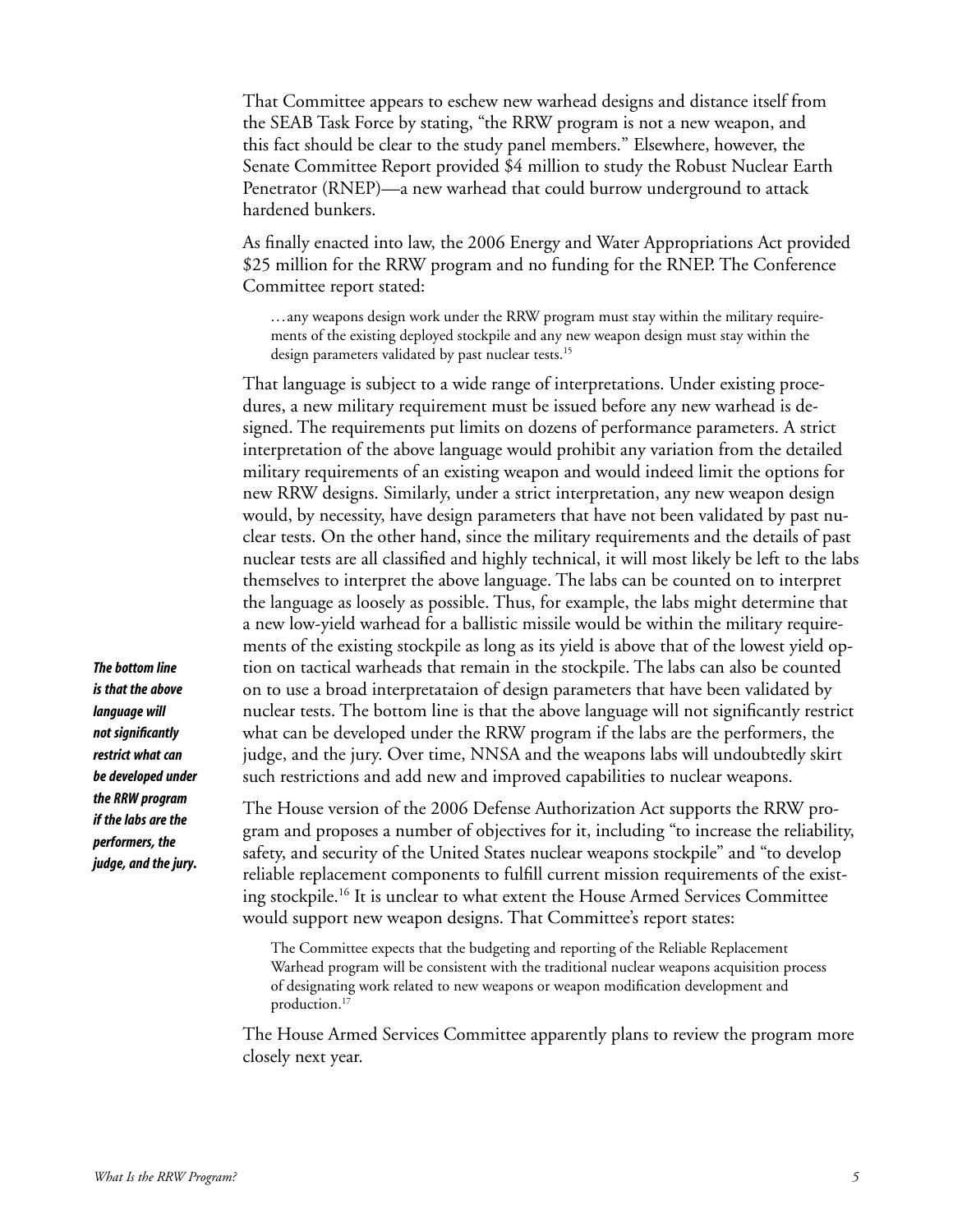Many of the Democrats on the House Armed Services Committee are skeptical of the RRW program. A statement of additional views, signed by 23 of the 28 Democratic Members of that Committee, notes that the RRW should "not be used to produce warheads for new nuclear missions." The Democrats further state:

Given the current satisfactory performance margins of the enduring stockpile and the lack of an immediate need for a new RRW warhead, Democrats strongly believe that the NNSA should exercise rigorous self-discipline and utilize designs and components that are well understood or have been previously proven through testing....

Democrats are willing to explore the concept of the RRW program, but do not yet embrace it. In our opinion, the RRW program is only worth support if it:

- Truly reduces or eliminates altogether the need for nuclear testing; . . .
- Does not introduce new mission or new weapon requirements, particularly for tactical military purposes; ...
- Significantly reduces the cost of maintaining our nuclear weapon complex, to include avoiding the need to build a modern pit facility.18

The Senate Armed Services Committee also appears to be in a wait and see mode. That Committee's report supports the goals set forth by Ambassador Brooks for the RRW program, supports a "modest investment in feasibility studies," and requests that NNSA submit a report, by February 6, 2006, on actual and planned spending on RRW for 2005, 2006, and 2007.19 In principle, the Committee should not have had to request such a report, since the NNSA is already required to submit a 5-year budget plan for all of its programs in February each year with the President's Budget. On the other hand, NNSA has rarely if ever, provided useful information at this level of program detail in its 5-year budget plan.

The Conference Report on the 2006 Defense Authorization Act accepts the objectives for the RRW program, which are included in the House bill, and endorses the RRW-related language in both the House and Senate Committee Reports.

A large portion of the House of Representatives has expressed concern about the RRW. In a letter to the Chairs and Ranking Minority Members of the House Appropriations and Armed Services Committees, Representatives Edward Markey (D-Massachusetts), Ellen Tauscher (D-California), John Spratt (D-South Carolina), and 133 other House Members stated:

We are concerned that shifting funding from the cancelled Advanced Concepts program into the Reliable Replacement Warhead program may result in new nuclear warheads moving forward without any established need or compelling justification. We therefore ask that you eliminate funds for the RNEP program and for any program to study or develop new types of nuclear weapons.20

It is not clear, however, whether even these skeptics of the RRW program are opposed to any new nuclear weapon design or just to new types of nuclear weapons.

In sum, while it is still early and positions are not fully determined, it seems that the majority of the Congress currently supports enhancement of existing nuclear weapons, and perhaps would support new warheads, as long as they are for existing missions and do not require full-scale nuclear testing. This limited version of the RRW is a slippery slope and would be difficult to enforce. If the labs are given approval

*Once Congress opens the door to any new warhead development, it will be difficult, if not impossible, to enforce limits on their design.*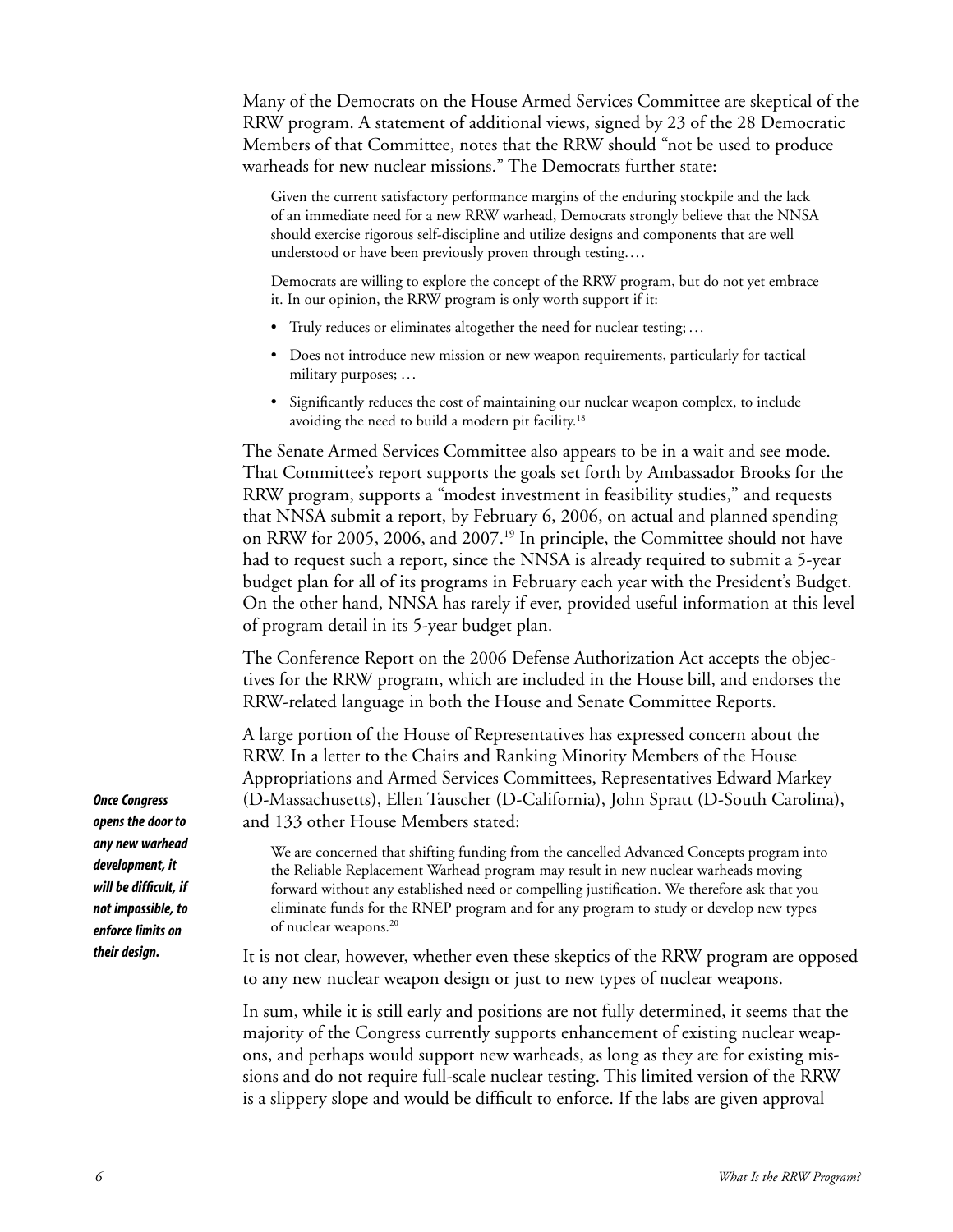to design a new warhead to replace existing Submarine Launched Ballistic Missile (SLBM)-warheads, for example, would Congress prevent the labs from modifying the warheads' yield, improving its accuracy, or adding new delivery modes or yield options? Such a new warhead might threaten a host of new targets. Does that give it new missions? If NNSA completes the development of such a warhead and ten years from now DoD says it needs that warhead to replace existing SLBM warheads, which have by then become suspect from neglect, would Congress stand in the way if DoD says it needs one or two confirmatory underground nuclear tests to be sure that this key warhead will function? Once Congress opens the door to any new warhead development, it will be difficult, if not impossible, to enforce limits on their design. Allowing the weapons labs to begin designing warheads for existing missions is particularly risky given Ambassador Brooks' and the weapons labs' stated desire to transform the nuclear weapons stockpile to meet new requirements.

#### Status of the Program

In March 2005, the Nuclear Weapons Council (NWC) approved the formation of a Project Officers Group (POG) to direct the RRW program. The POG includes representatives from NNSA, the three weapons labs, the Office of the Secretary of Defense, the Navy, Air Force, U.S. Strategic Command (STRATCOM), and other defense agencies and contractors. The NWC tasked the group to conduct an 18 month design competition, beginning May 2005, for an RRW to potentially replace the W-76 Submarine Launched Ballistic Missile. One design team includes Los Alamos and Sandia Labs in New Mexico and the other team features Livermore Lab and Sandia's California site. The Council set out the terms of reference for the designs in a classified memo.

According to the Nuclear Weapons Council's procedural guideline for the phases of nuclear weapons development,<sup>21</sup> the RRW competition appears to be a "Feasibility Study and Option Down-Select" (phase 6.2). In a phase 6.2 study, design options are developed and the feasibility of a particular nuclear weapon is studied. Normally, at the end of a design competition, the Project Officers Group reviews the designs and transmits a recommendation to the Nuclear Weapons Council. If the NWC approves a design and Congress provides funding, the next phase would be a detailed "Design Definition and Cost Study" (phase 6.2A), which would take about a year. During phase 6.2A, the labs continue to refine the design and develop cost estimates for the project leading to a decision to enter phase 6.3, which is "Development Engineering." If development activities continue, the first production unit of a new warhead might roll off the assembly line as soon as 2012.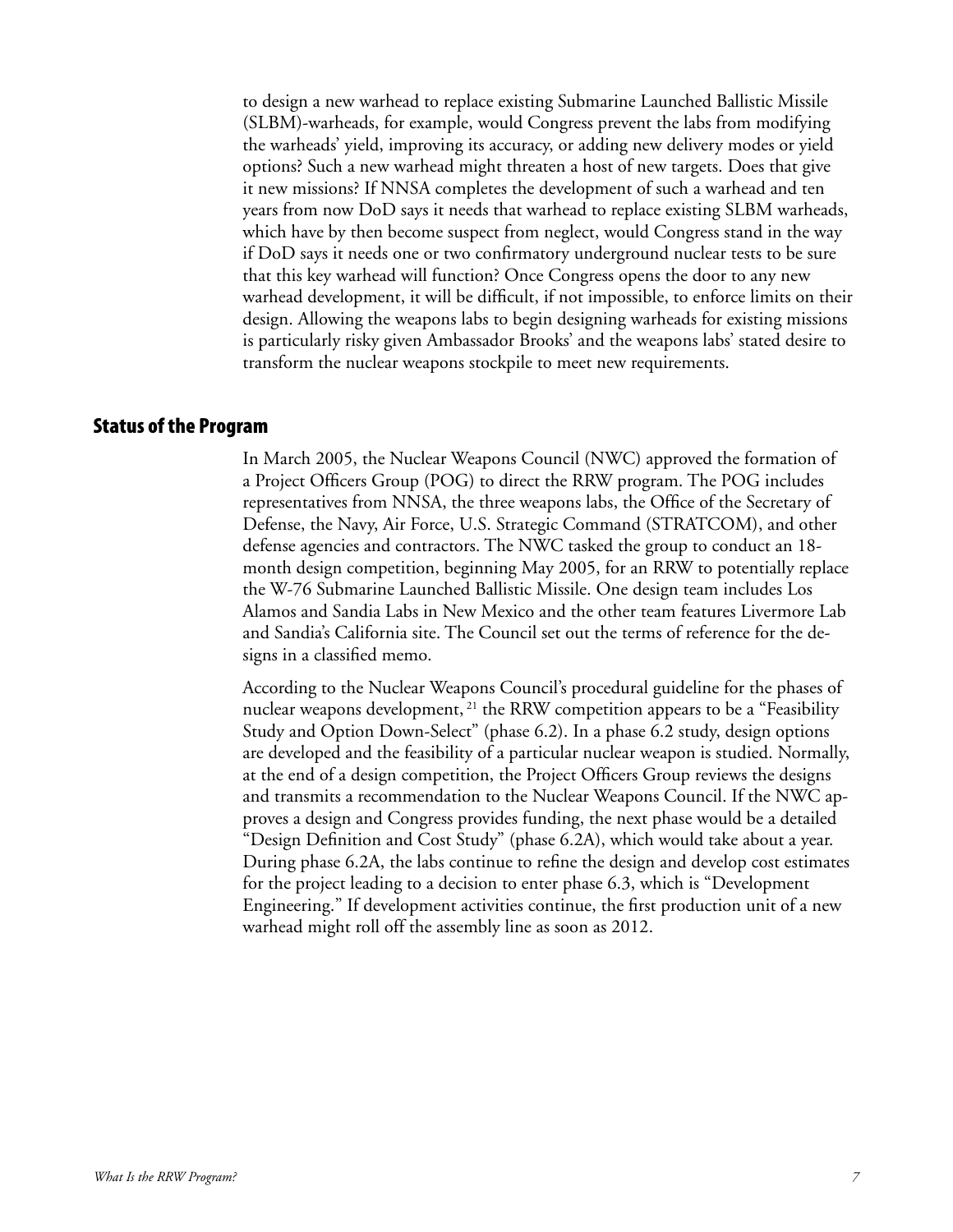### The RRW Program is Counter to U.S. National Security

The pursuit of an RRW threatens to disrupt international cooperation in non-proliferation and, thus, is counter to U.S. national security. Any damage to international cooperation in non-proliferation would diminish pressure on North Korea, Iran, and other nations to forego their nuclear weapons programs and would limit efforts to eliminate clandestine trafficking in nuclear materials and equipment. The DoD would likely demand that any new warhead undergo full nuclear explosive tests before they accept it into the stockpile. If the U.S. were to conduct even a single nuclear weapons test, other nations would surely follow suit, which could lead to a dangerous new nuclear weapons arms race. Furthermore, a new low-yield RRW, or any other nuclear weapon for a new mission, would reduce the threshold for use of nuclear weapons making all nations less secure.

### The RRW Program Would Undermine the International Non-Proliferation Regime

Under the nuclear Non-Proliferation Treaty (NPT), more than 185 nations have foresworn development of nuclear weapons in return for a promise by the United States and the other recognized nuclear powers to "pursue negotiations in good faith on effective measures relating to cessation of the nuclear arms race at an early date and to nuclear disarmament." That pledge was strengthened during the NPT Review Conference at the United Nations in April and May of 2000. All the nations participating, including the United States, agreed to a 13-point action plan that included, "An unequivocal undertaking by the nuclear weapons States to accomplish the total elimination of their nuclear arsenals leading to nuclear disarmament to which all States parties are committed under Article VI." The Bush Administration has backed away from the commitment the United States made in 2000 and refused to use it as the starting point for discussions during the 2005 NPT Review Conference.

The RRW program would move the United States further from its NPT commitments. The U.S. would open itself to heightened criticism from nations dissatisfied with the slow pace of nuclear weapons reductions. Many would see the RRW program as provocative and antithetical to cessation of the nuclear arms race. The 2005 NPT Review Conference ended without the participants agreeing on a final statement or a plan of action to strengthen the Treaty. The main sticking point was a rift between those nations, including the United States, whose highest priority was to strengthen non-proliferation aspects of the Treaty, and other nations, whose highest priority was to move the weapons states more rapidly toward disarmament. The U.S. refused to reaffirm its disarmament commitment or discuss any additional movement toward disarmament. That refusal undermined efforts to address the nuclear weapons development activities of North Korea, Iran, and others during the Conference. It

*The pursuit of an RRW threatens to disrupt international cooperation in non-proliferation and, thus, is counter to U.S. national security.*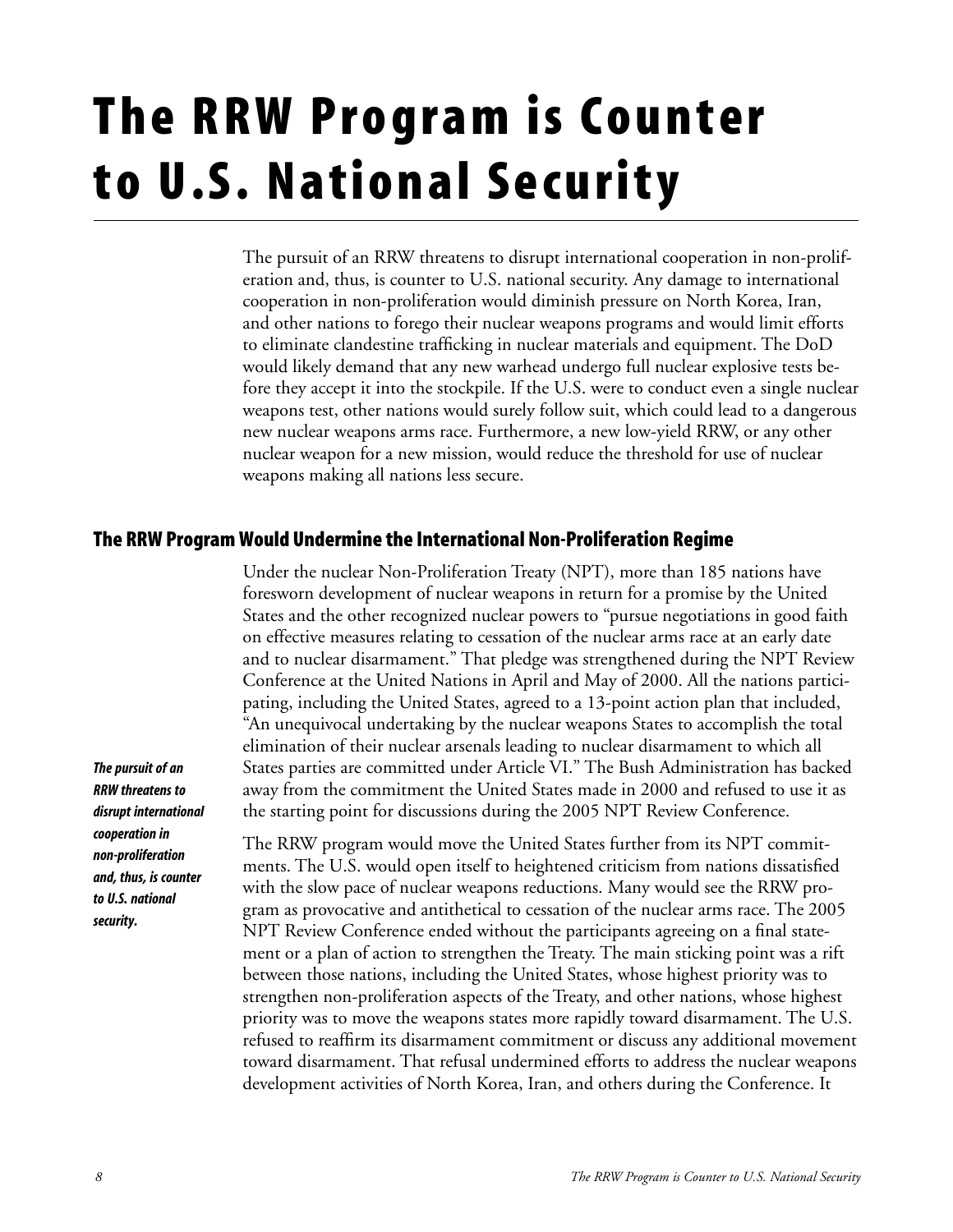also undermined efforts to address the continuing problem of trafficking in nuclear materials and technology. As former Deputy Secretary of Defense and Undersecretary of Energy, John Deutch, has noted:

. . . the United States relies on the cooperation of many nations to achieve its non-proliferation objectives, and in this regard the U.S. nuclear posture has important consequences. An effective non-proliferation effort requires restricting the transfer of nuclear materials and technology, encouraging effective inspection by the International Atomic Energy Agency, and strengthening standards for the protection of nuclear materials and facilities. Cooperation is also essential for establishing an international norm that forbids the nuclear ambitions of non-nuclear states.<sup>22</sup>

Pursuit of an RRW program by the United States would further disrupt international cooperation in non-proliferation and could break the back of the NPT.

#### The RRW Program Could Lead to a Return to Nuclear Weapons Testing

Linton Brooks maintains that the initial goal of the RRW program is to investigate whether the laboratories can develop and certify an RRW, with the qualities they desire, without full-scale nuclear testing. Experts at the weapons labs apparently believe they can. Nevertheless, once an RRW is developed, it is likely that military planners in the DoD will require a nuclear test before they accept it into the stockpile. The NNSA Director of Policy and Planning, John Harvey, acknowledges that possibility. Harvey notes, "Our goal is to carry out this program without the need for nuclear testing . . . But there's no guarantees in this business, and I can't prove to you that I can do that right now.''23 Even more telling, former Deputy Secretary of Defense, John Hamre, who believes that new nuclear warheads will eventually be needed, has stated, "I do believe we should test the new weapons to demonstrate to the world that they are credible."24

A Machiavellian might say that lab experts, who claim they can develop an RRW without testing, are attempting a bait and switch trick. In this view, the labs know they will likely have to test an RRW before it enters the stockpile, but they are claiming the program's goal is to develop new weapons, without testing, as the bait before the switch. The labs have already been guilty of bait and switch with the Stockpile Stewardship program. Throughout the 1990s, the labs claimed Stockpile Stewardship was needed to maintain the stockpile, but could not be used to enhance or build new nuclear weapons. Since then, NNSA has enhanced the B-61 nuclear bomb to allow it to penetrate into the earth before detonating and now routinely enhances weapons capabilities under the Life Extension Program. The labs either stretched the truth when they said that Stockpile Stewardship would never allow them to design new warheads without nuclear testing or they are stretching the truth now when they say they can.

If the U.S. were to conduct even a single nuclear weapons test, it would surely lead other nations to resume nuclear testing and could lead to resumption of a fullscale nuclear weapons arms race. If testing is resumed, the damage to the broader non-proliferation regime, and thus to U.S. security interests, would far exceed any conceivable advantage the U.S. could gain from new nuclear weapons.

*If testing is resumed, the damage to the broader nonproliferation regime, and thus to U.S. security interests, would far exceed any conceivable advantage the U.S. could gain from new nuclear weapons.*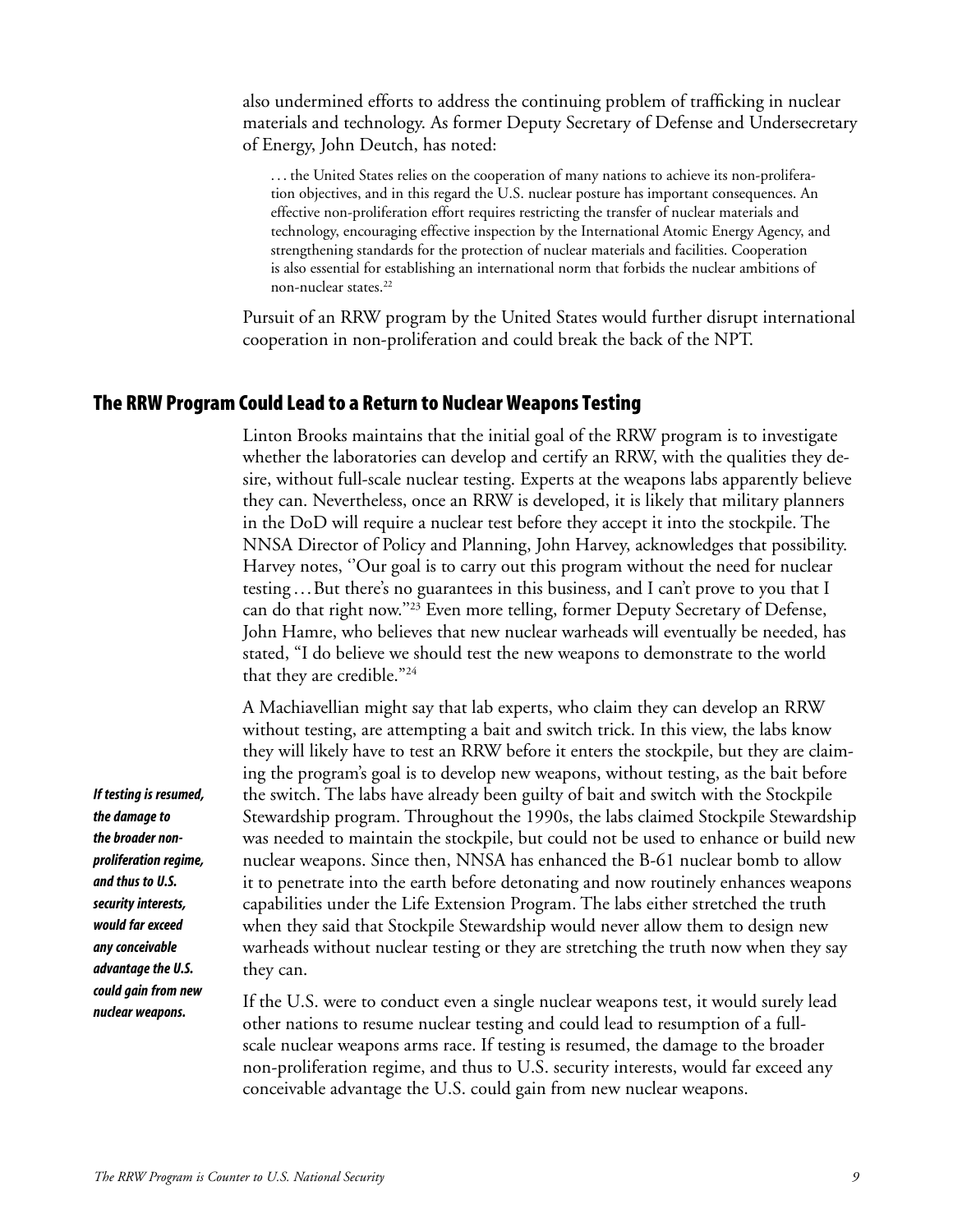### The RRW Program Might Reduce the Threshold for Use of Nuclear Weapons

In its 2001 Nuclear Posture Review, the Bush Administration expanded the role of nuclear weapons from deterrence only to include pre-empting development or use of chemical or biological weapons by other nations and other war-fighting missions. This Administration, or future Administrations, might use the RRW program to further this plan by adding a new low-yield, earth-penetrating warhead to the arsenal. Development of such a warhead would appear to violate limits that *this* Congress has placed on the RRW program. However, the labs might interpret the congressional language in ways to circumvent those limits or may lobby a future Congress to modify the limits once the RRW program begins to produce results. As discussed below, it is unlikely that NNSA could design a low-yield, earth-penetrating warhead that could defeat buried targets with little collateral damage. Nevertheless, even if it marginally reduced collateral damage, military commanders might more readily use a low-yield, earth-penetrating warhead than higher yield warheads. Our nation would be more secure without such a capability. A new low-yield, earth-penetrating warhead would be highly provocative and would provide further rationale for rogue nations to develop their own nuclear weapons. Furthermore, it would reduce the threshold for use of nuclear weapons and, thus, increase the chances of a broad nuclear exchange, which might kill millions of people.

*The RRW program is simply not needed to maintain an effective U.S. nuclear weapons stockpile.*

Congress has twice rejected Administration proposals to examine the feasibility of a Robust Nuclear Earth-Penetrating bomb. Congress also appears to oppose use of the RRW program to develop warheads for new missions. However, if Congress gives the labs an opportunity to design new warheads, supposedly for existing missions, they will be on a slippery slope toward enhancing performance and adding new capabilities. It is impossible for this Congress to prevent future Administrations from assigning those new warheads to new missions. Reopening the Pandora's box of nuclear weapons design will almost certainly lead to new nuclear weapons with new missions in the future. NNSA Administrator Brooks wants the RRW program, because he believes the current stockpile is the wrong stockpile from a military perspective. His vision of the right stockpile would increase the likelihood that nuclear weapons will be used.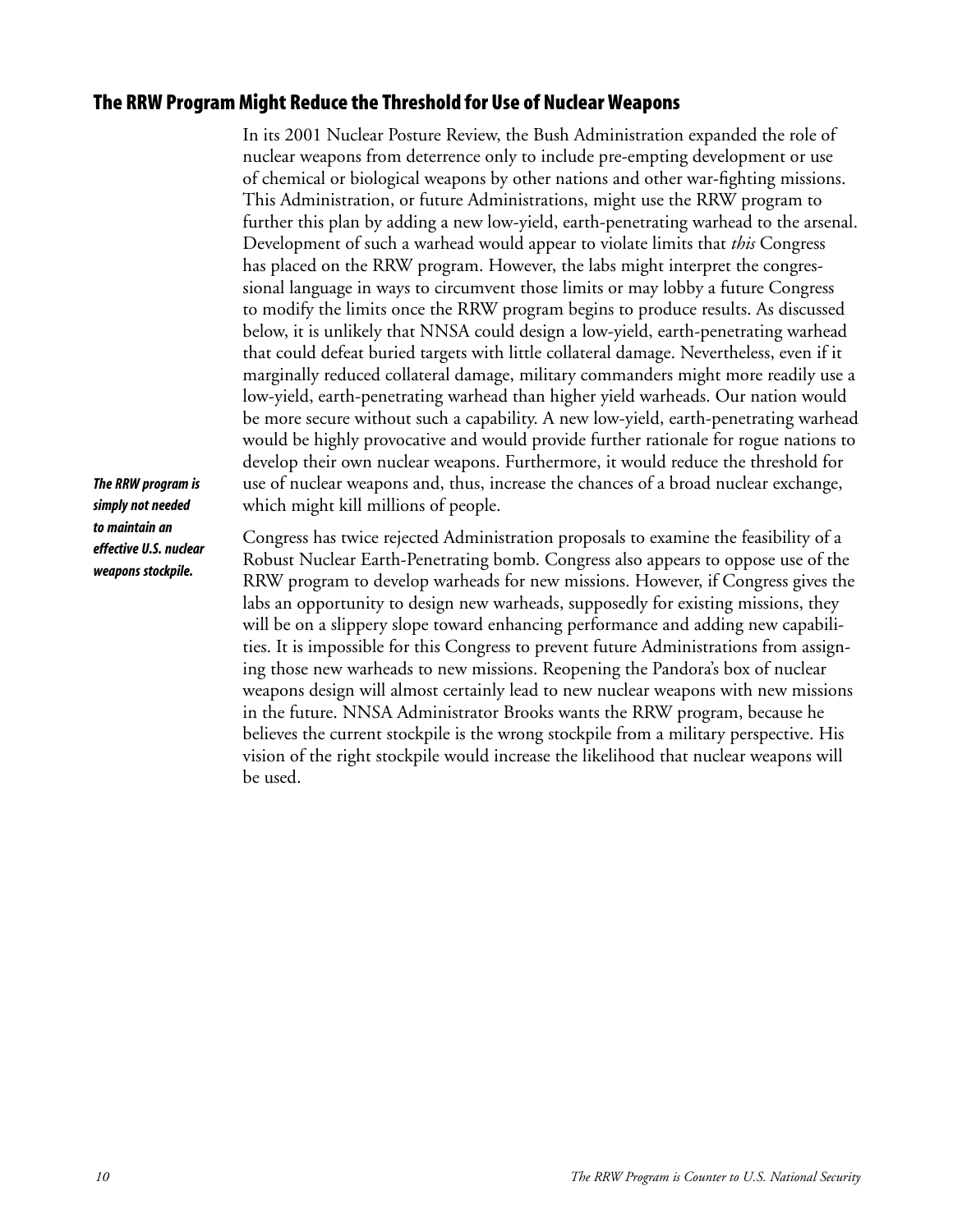## There is No Need for an RRW Program

The existing nuclear stockpile is highly capable. U.S. nuclear weapons are extremely safe, secure, and reliable. With proper surveillance, and repair or replacement of damaged or aged components that are in danger of failure, they can be maintained that way indefinitely. Whether the U.S. *should* keep nuclear weapons indefinitely is beyond the scope of this report. However one answers that question, the RRW program is simply not needed to maintain an effective nuclear weapons stockpile for as long as the U.S. chooses to do so.

### U.S. Nuclear Weapons are Highly Capable

The United States has been designing and building nuclear weapons for 60 years. About 90 different designs have been developed into prototypes and 65 of those have entered the stockpile. Each of those was tested extensively. The United States has conducted over 1,000 nuclear explosive tests in the atmosphere and underground. More than 70,000 nuclear weapons have been built and deployed in the United States. The U.S. nuclear weapons stockpile peaked at 32,000 warheads in 1966 and stands at about 10,000 today. According to the 2002 Treaty of Moscow, the U.S. is supposed to cut back to 1,700–2,200 operationally deployed strategic warheads by the end of 2012. Including non-strategic warheads and spares, however, the United States plans to retain a 6,000-warhead stockpile of seven basic designs through at least 2012.

There is a tremendous variety of capabilities and substantial redundancy in the stockpile. Including variants to the basic designs, the enduring stockpile will contain twelve different models of nuclear weapons. The total includes at least two models that are optimized for each of four delivery vehicles—land-based ballistic missiles, submarine-based ballistic missiles, aircraft, and cruise missiles. The explosive yields for at least seven of the twelve warhead models can be selected in the field before delivery from among four or more different levels varying from 0.3 kilotons to 1,200 kilotons. The atomic bomb dropped on Hiroshima had a yield of about 15 kilotons.

There is little room for improvement in key performance characteristics of nuclear weapons. U.S. weapons are near the theoretical maximum in their yield to weight ratio. Ballistic missiles can deliver nuclear weapons to within tens of meters of their targets after traveling for thousands of miles. Cruise missiles can deliver their payloads even more accurately.

U.S. nuclear warheads can be set to explode at various heights above the ground, on impact with the ground, or with a delay after ground impact. In addition, the B61-11 bomb can penetrate a few meters into the ground before exploding. Thus, planners have a vast number of yield and delivery options from which to choose. The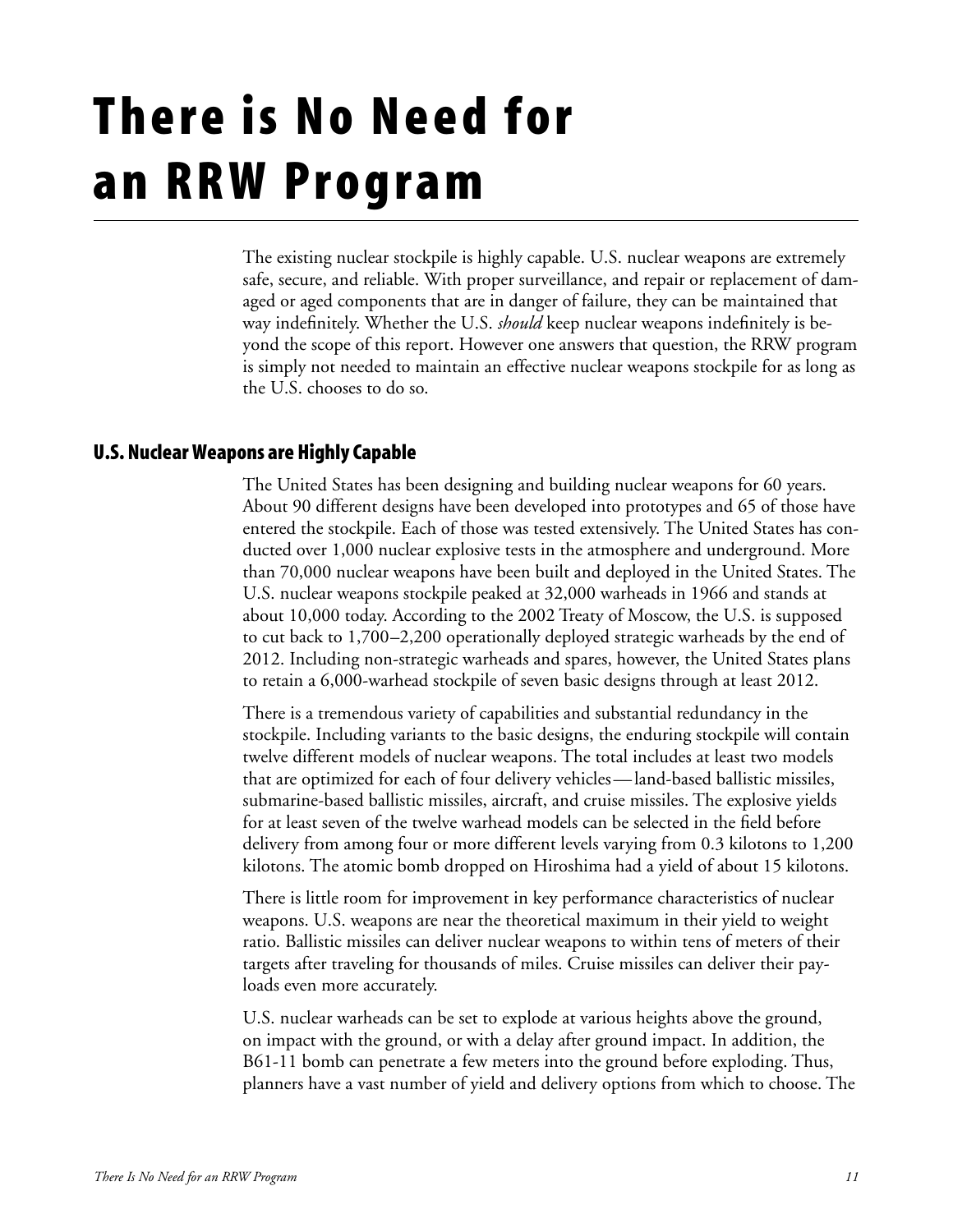seven different enduring designs also gives planners a range of options for mating to new delivery vehicles in the future. Furthermore, the Bush Administration plans to keep the disassembled plutonium primaries and high-yield fission/fusion secondaries from several additional decommissioned warhead designs in storage indefinitely.

In sum, the existing stockpile has a vast variety of high performance options and considerable flexibility for responding to new security demands should they arise. Nevertheless, RRW supporters speak of capability shortfalls in the current stockpile. According to Linton Brooks,

The Cold War legacy stockpile may be the wrong stockpile from a military perspective .... the NPR [Nuclear Posture Review] suggested that current explosive yields are too high, that our systems are not capable against hard and deeply buried targets, that they do not lend themselves to reduced collateral damage and they are unsuited for defeat of biological and chemical munitions. The designs of the past do not make full use of new precision guidance technologies, . . . nor are they geared for small-scale strikes or flexibility in command, control, and delivery.25

Let's look at Brooks' concerns in turn.

*"current explosive yields are too high"*— In fact, military commanders have a variety of low-yield options available. They can select yields as low as 5 kilotons from warheads on cruise missiles and as low as 0.3 kilotons from some bombs. That is considerably less than the 15 kilotons of the bomb dropped on Hiroshima. Furthermore, any warhead in the stockpile can easily be modified to prevent its secondary from producing yield. That would give commanders options for yields of 15–30 kilotons from existing ballistic missile warheads.

*"our systems are not capable against hard and deeply buried targets"*—Here Brooks is referring to a capability to burrow into the earth before exploding to deliver more explosive force against hard and deeply buried targets. In 1997, NNSA modified 35 B61 bombs to provide a capability to burrow 10-20 feet into the earth before detonating to attack hard and deeply buried targets. This capability was sufficient to allow the new B61-11 bomb, with a maximum yield of about 400 kilotons, to replace the 9-megaton B53 bomb, which DoD previously retained in the stockpile specifically for that mission. The Bush Administration would like to design a new improved earth-penetrating warhead called the Robust Nuclear Earth Penetrator (RNEP). Proponents of the RNEP claim it could burrow deeper than the B61-11 and defeat harder and more deeply buried targets, with a lower yield and less collateral damage. However, independent studies have shown there would be substantial collateral damage from any earth-penetrating warhead with a capability to attack buried targets.<sup>26</sup> Furthermore, to the extent that a new earth-penetrating warhead could attack more deeply buried targets, potential adversaries could bury their valued assets even deeper or place them inside of mountains. Thus, there is nothing to be gained by making systems more capable against hard and deeply buried targets and no need for an RNEP. For the past two years, Congress has rejected Administration proposals to examine the feasibility of an RNEP warhead.

*"they do not lend themselves to reduced collateral damage"*—As discussed above, military planners have numerous low-yield options at their disposal and the goal of designing a new warhead that could attack buried targets with reduced collateral damage

*The existing stockpile has a vast variety of high performance options and considerable flexibility for responding to new security demands should they arise.*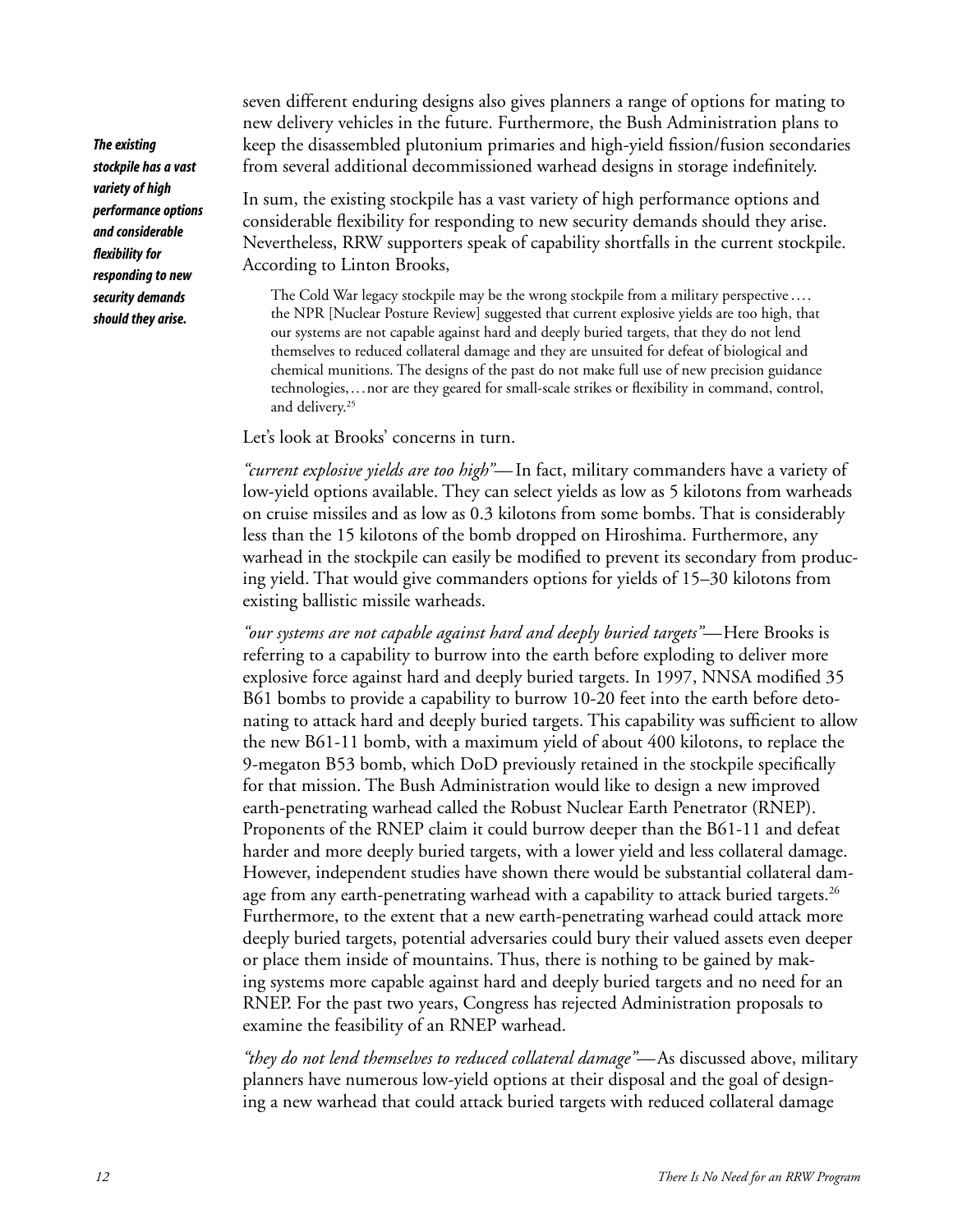appears unachievable. Even if possible, it is a dubious goal. A new reduced collateral damage warhead would be provocative and would reduce the threshold for using nuclear weapons.

*"they are unsuited for defeat of biological and chemical munitions"*—Here Brooks is again referring to a low-yield, earth-penetrating warhead, which proponents claim could burrow into a buried biological or chemical facility and detoxify the munitions with intense heat and low collateral damage. However, in addition to producing radioactive fallout, an attack against such munitions would release biological or chemical toxins to the environment, without detoxifying them, unless the warhead penetrates completely into the buried facility.<sup>27</sup> Furthermore, the suggestion that the United States would use nuclear weapons against biological or chemical munitions is a dangerous expansion of the role for nuclear weapons.

*"The designs of the past do not make full use of new precision guidance technologies"*— Nuclear weapons in the current stockpile are highly accurate. ICBMs are designed to deliver their warheads to within 50 yards of their targets and cruise missiles can deliver nuclear warheads to within a few meters of a target. Precision guidance systems have greatly improved the effectiveness of conventional explosives, allowing them to attack targets that may previously have been vulnerable only to nuclear weapons. There are few missions imaginable in which nuclear weapons would need to "make full use of new precision guidance technologies." Brooks appears, yet again, to be referring to his perceived need for a low-yield RNEP.

*"nor are they geared for small-scale strikes"*—That is a good thing. Improving the capability to use nuclear weapons for small-scale strikes would be a dangerous lowering of the threshold for the use of nuclear weapons. In any event, the stockpile already includes bombs with yields as low at 0.3 kilotons, which is 1/50 the size of the Hiroshima bomb.

*"nor are they geared for . . . flexibility in command, control, and delivery"*—It is not clear what Brooks is referring to here. U.S. nuclear weapons are highly flexible. As discussed above, they can be delivered by land-based and submarine-based ballistic missiles, by several different aircraft, and by cruise missiles launched from aircraft or naval vessels. They have numerous available yields and targeting and fuzing options. Brooks may be referring to the ability to destroy a warhead after launch, which some designers have proposed. However, it is better to rely on stringent systems of launch control than to count on destroying a warhead after it has been sent.

In sum, a low-yield, earth-penetrating warhead is the only potential new capability that Ambassador Brooks, or anyone else, has identified for U.S. nuclear weapons. Congress has already rejected that idea twice.

*In sum, a low-yield, earth-penetrating warhead is the only potential new capability that Ambassador Brooks, or anyone else, has identified for U.S. nuclear weapons. Congress has already rejected that idea twice.*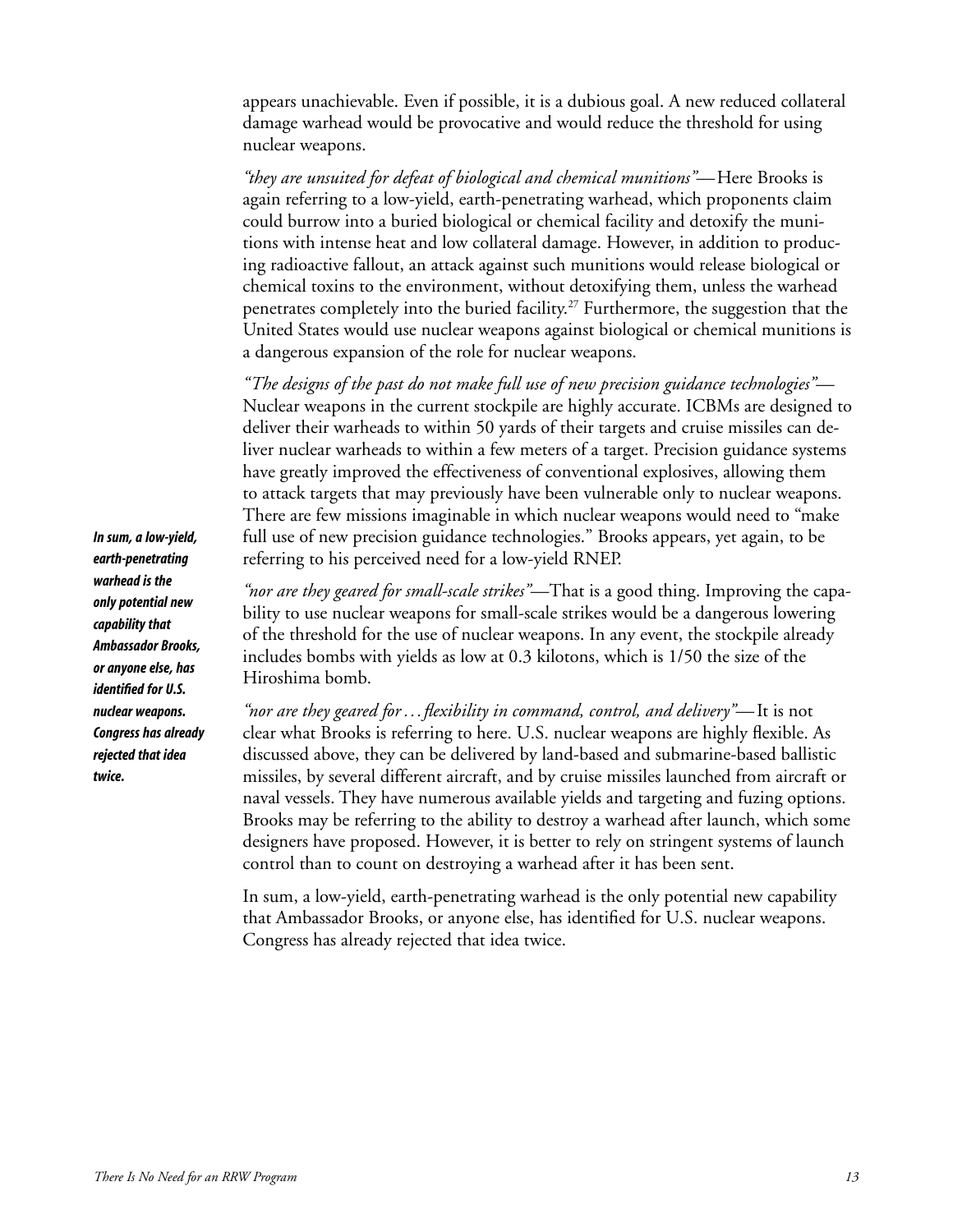#### U.S. Nuclear Weapons are Extremely Safe and Secure

For the past nine years, the Secretaries of Energy and Defense have been required to jointly certify to the President whether U.S. nuclear weapons are safe and reliable. In each of those certifications, the Secretaries have declared they are confident that the existing stockpile is safe. Safe in this context means there is a very small chance of accidental nuclear detonation or dispersal of hazardous material in the event of an accident. Of course, nuclear weapons are anything but safe in the conventional meaning of the word.

NNSA and lab officials often question whether they will be able to assure the safety and reliability of the stockpile *in the future.* However, we could find no concerns that any warhead in the stockpile may be unsafe today. For example, Ambassador Linton Brooks, the Administrator of the NNSA, recently told the Senate Armed Services Committee, "concerns raised about our ability to assure the safety, security, and reliability of the legacy stockpile over the very long term . . . drive the need to transform the stockpile." Nevertheless, he assured them "we are confident that the stockpile is safe and reliable, and there is no requirement at this time for nuclear tests."<sup>28</sup>

An accidental nuclear explosion of a U.S. weapon is virtually impossible. To initiate a nuclear explosion, the chemical high explosive, which surrounds the weapon's plutonium pit, must first explode and compact the pit in a highly symmetrical manner. This requires the explosive to detonate in at least two specific places simultaneously. All U.S. nuclear weapons are certified "one-point safe." One-point safe means that if the chemical explosive is accidentally detonated, at the worst possible place, there would be no nuclear yield greater than the equivalent of two kilograms of high explosive. Designers conducted numerous underground tests of one-point safety in which they detonated weapons at their most sensitive points under a variety of conditions. Over the past decade, the weapons labs have repeatedly checked and verified the one-point safety of U.S. warheads using the modeling and simulation methods developed in the Stockpile Stewardship program. Even if a projectile is shot into a nuclear weapon or some other shock to the system initiates a chemical explosion, it is exceedingly unlikely that there would be any nuclear explosion.

The chemical explosive in most U.S. nuclear weapons is so-called "Insensitive High Explosive (IHE)." IHE can withstand severe shocks without exploding, which lowers the risk that a chemical explosion might disperse plutonium and other hazardous materials over a wide area. The only U.S. nuclear warheads without IHE are the W-76 and W-88 warheads on submarine-launched ballistic missiles. Little, if anything, would be gained by redesigning those warheads to function with IHE, since the SLBMs use a very energetic propellant, which is relatively easy to detonate. Any accident that causes the missile propellant to detonate would likely break the warhead apart and scatter plutonium, regardless of whether the warhead contains IHE.

RRW proponents have claimed that over time, as nuclear warheads age, their safety and reliability might degrade. However, safety can only improve with age. Extensive tests have shown that the chemical high explosive becomes more stable and predictable as it ages, further reducing the risk of accidental explosions. Similarly,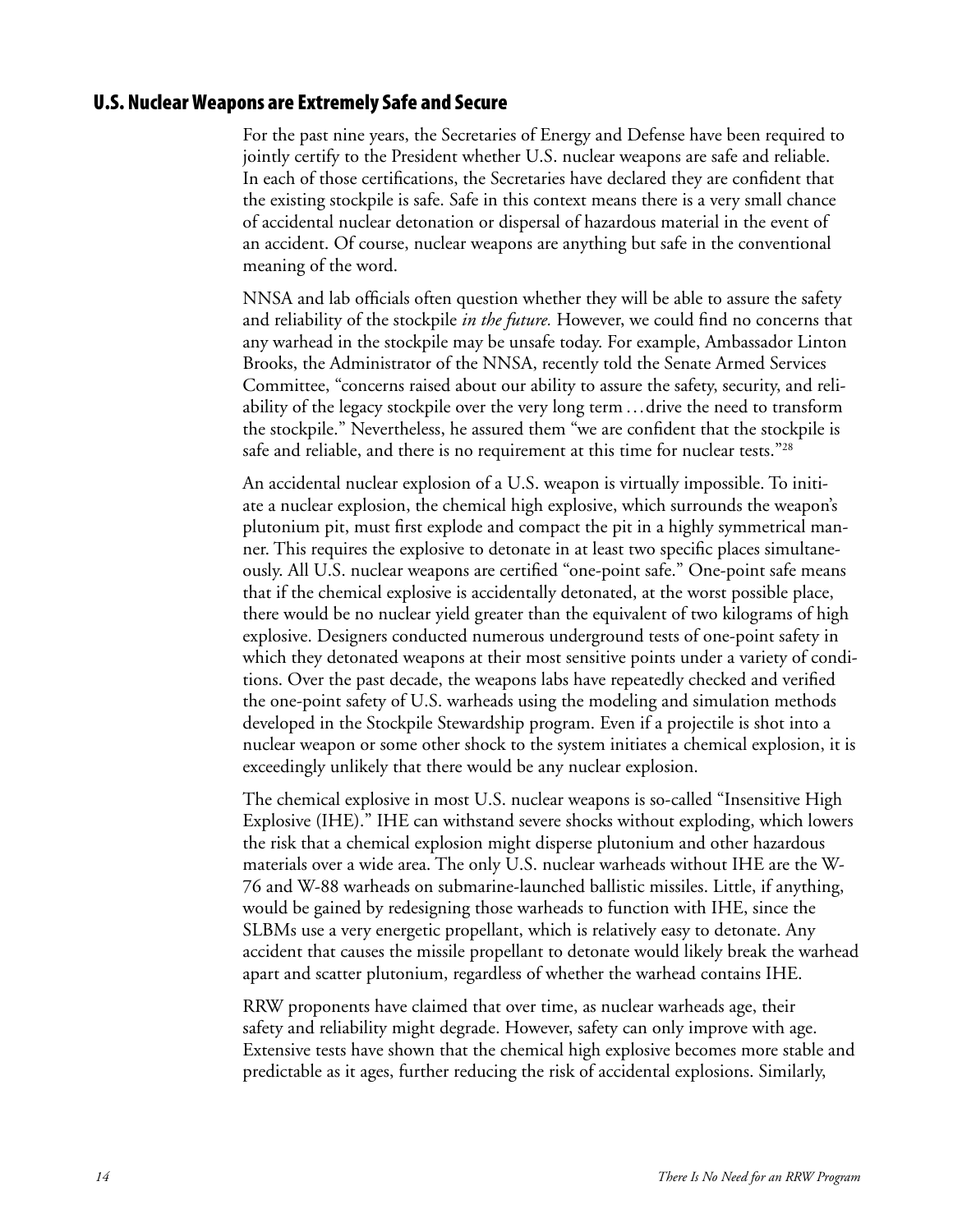degradation or failure of any other component could only reduce the chance of chemical or nuclear detonation, thereby improving the safety of the warhead.

To prevent accidental or unauthorized initiation of a weapon's normal firing systems, U.S. nuclear weapons have so-called enhanced nuclear detonation safety (ENDS) systems. The ENDS system typically includes at least one "weak link" and two "strong links." All of them must be closed in order to arm and fire the warhead. The weak link is normally closed, but is designed to fail (open), like a circuit breaker, and prevent power from reaching the detonators in an abnormal environment, such as lightening, fire, or physical shock. The strong links generally isolate the systems that arm the warhead and fire the detonators from their power sources using devices such as motorized switches or mechanisms that physically interfere with the implosion until the proper arming sequence is followed. One strong link, called a Permissive Action Link (PAL) requires that the weapon receive properly coded electronic signals. Two different codes must be received simultaneously. This is the "two man rule," which ensures that any individual acting alone cannot arm a nuclear weapon.<sup>29</sup> The other strong link can be closed only by one or more particular environmental events or sequences of events that would occur during the normal delivery of the warhead. Such events may be a deceleration force, a temperature, or a pressure that would normally occur only during delivery. Thus, if terrorists were to somehow obtain a U.S. nuclear warhead, they could not detonate it, without first making complex internal adjustments. In the unlikely event that the terrorists were capable of making the necessary adjustments, the time required would provide a substantial opportunity for the U.S. to recover or destroy the weapon.

In his April 4, 2005 testimony, Ambassador Brooks claimed, "Today's stockpile is the wrong stockpile from a physical security standpoint." The rise in terrorism "has driven our security posture from one of containment and recovery of stolen warheads to one of denial of any access to warheads." He went on to claim that new use control technologies would permit NNSA to reduce the cost of gates, guns, and guards.<sup>30</sup> This claim is patently false. It is true that DOE recently required NNSA to upgrade its security. However, the impetus for the upgrade was to protect nuclear materials, not assembled nuclear weapons. In April 2004, DOE required "that all sites with weapons quantities of SNM [Special Nuclear Material, i.e. plutonium and highly enriched uranium] increase their defensive posture to a "denial" strategy because of the Improvised Nuclear Device (IND) vulnerability. In other words, they must be able to prevent terrorists from even entering the facility because the terrorists could create a nuclear detonation within minutes."31 NNSA has many more sites at which it has significant quantities of nuclear materials than it has assembled warheads. It is ridiculous to suggest that DOE would require a lower level of security for NNSA's assembled warheads than for its nuclear materials, no matter what use control technology the weapons employ. The RRW program would actually increase NNSA's need for security, since development and fabrication of new nuclear weapons would increase the amount of nuclear material in use at NNSA facilities.

Even though nuclear weapons are extremely safe and secure, it is possible to do even better. The NNSA and the Department of Defense can and should make operational improvements in how nuclear weapons are handled and protected that would im-

*The RRW program would actually increase NNSA's need for security, since development and fabrication of new nuclear weapons would increase the amount of nuclear material in use at NNSA facilities.*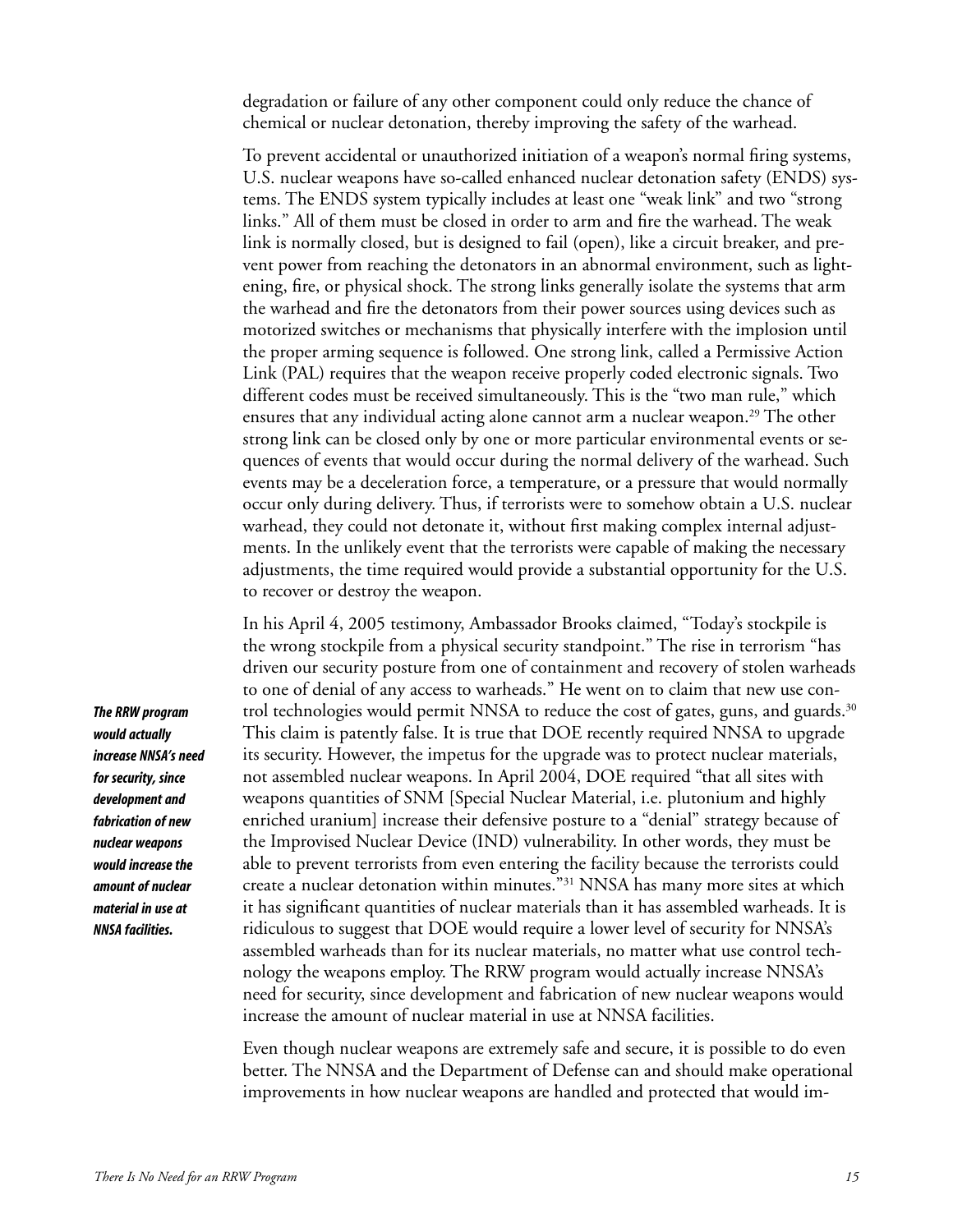*It is also worth noting that new warheads resulting from the RRW program may well wind up being less safe than existing warheads.* 

prove their safety and security. One significant measure would be to reduce the hairtrigger alert status under which the military maintains many nuclear weapons. And obviously, the fewer nuclear weapons there are the less chance there is of an accidental or unauthorized use. RRW proponents claim that a new warhead could be made safer and more secure that existing weapons. The relevant question to ask, however, is whether the marginal improvements to safety and security, which NNSA may make through design changes, are worth the substantial negative effects the RRW program would have on our national security.

It is also worth noting that new warheads resulting from the RRW program may well wind up being less safe than existing warheads. As designers attempt to make warheads more reliable, they are likely to add plutonium (and a concomitant amount of chemical explosive) to weapons' primaries. Adding plutonium can improve designers' confidence that a primary will meet its minimum yield requirement. However, adding plutonium could also increase the potential for significant nuclear yield if there is an accidental detonation of the high explosive. Since RRW proponents claim the new warheads will not have to undergo full-scale nuclear tests, there will be no guarantee that new warheads will meet the stringent one-point safety requirements of existing warheads. More generally, there is a tradeoff in reliability vs. safety. Many of the changes that might increase a warhead's reliability might also increase the chances of accidental detonation. Since existing warheads are both reliable and safe, why take the chance the new designs might sacrifice one for the other?

#### U.S. Nuclear Weapons are Very Reliable

Along with certifying the safety of U.S. nuclear weapons, the Secretaries of Energy and Defense have also certified in each of the past nine years that the warheads in the existing stockpile are reliable. Those assessments were all based on the collective judgments of the three Directors of the National Weapons Laboratories and the Commander of the U.S. Strategic Command (STRATCOM).

It is relatively straightforward to determine the reliability of the non-nuclear components of a nuclear weapon. The non-nuclear components can be tested as many times as necessary, both individually and as complete systems, to estimate their reliability to any desired level of statistical accuracy. The weapons laboratories and factories conducted such testing during the initial development and fabrication of each warhead in the stockpile. To certify warhead reliability, the labs had to demonstrated at least a 98 percent probability that all of the non-nuclear components of a warhead would function as intended.<sup>32</sup> There is no need to improve upon that reliability level. NNSA need only assure that the reliability of the non-nuclear components does not degrade as they age. (see below)

The nuclear components are also highly reliable. In fact, in all formal reliability reports, through at least the year 2000, evaluators have judged the nuclear components of U.S. weapons to be 100 percent reliable.<sup>33</sup> Since there is a substantial degree of judgment in those assessments, the real question is, how confident are the experts in the reliability of nuclear components. Even when full-scale nuclear weapons tests were allowed, it was too impractical and expensive to test sufficient numbers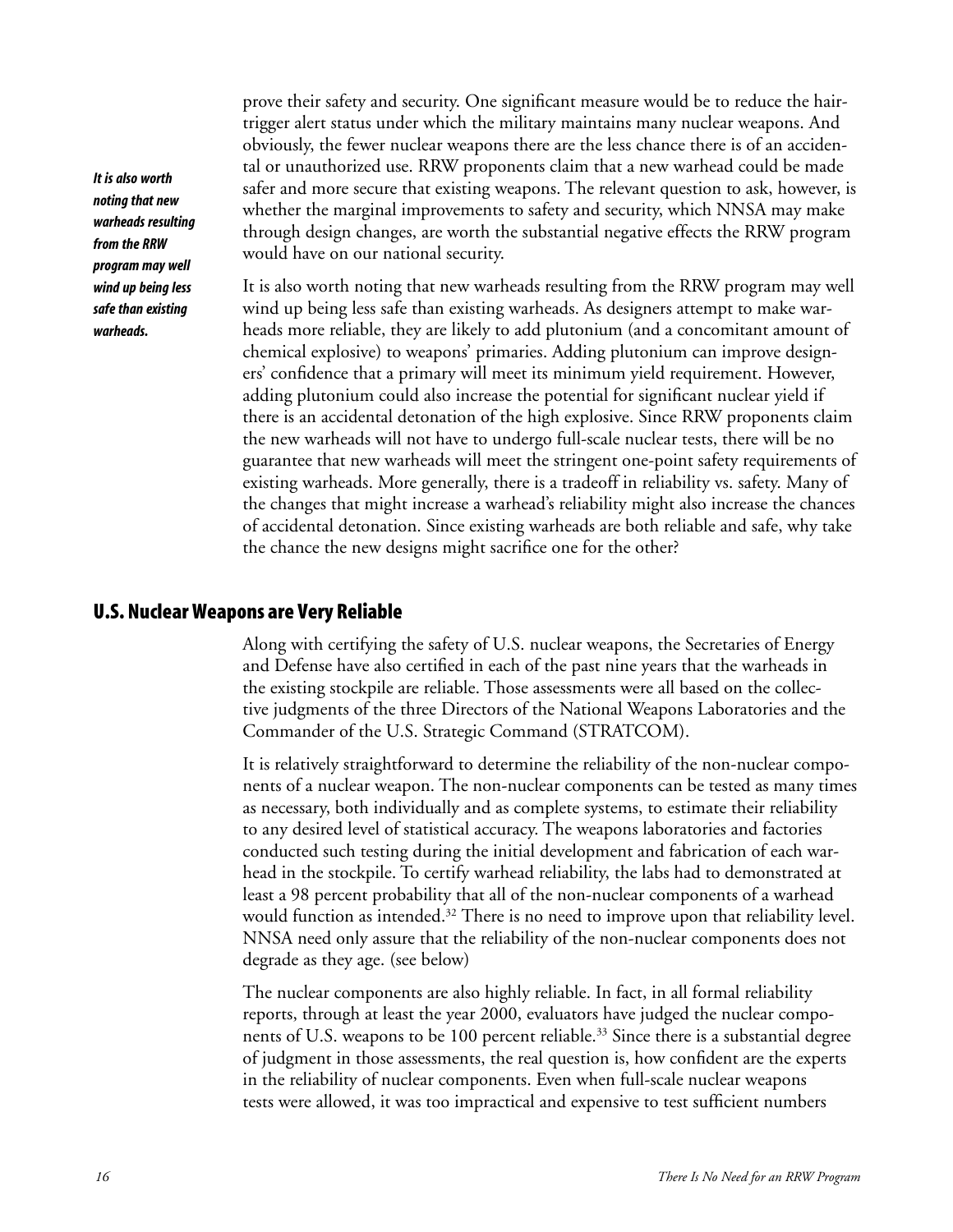of production line weapons to assess their reliability to a high degree of statistical accuracy. Thus, the ultimate performance of nuclear weapons has always included a degree of judgment. The best aid to that judgment is a weapon's performance in actual full-scale nuclear tests. Each nuclear weapon design in the current stockpile underwent several tests during development and production. The testing programs included tests of degraded warheads and tests under a variety of adverse conditions, such as extremes of temperature. Designers used highly sophisticated computer models and the results of those tests to predict the performance of the warheads under additional off-normal circumstances, including imperfections that may have been introduced during production. No warhead entered the stockpile until the designers had a high degree of confidence that it would function as intended and they were able to convince an independent team of experts to join in their assessment.

Scores of experts at the weapons laboratories have repeatedly retested and reconfirmed those initial judgments. Over slightly more than a decade, the NNSA has spent \$60 billion on the Stockpile Stewardship program. Under Stockpile Stewardship, NNSA uses sophisticated equipment to test simulated nuclear weapons. NNSA has vastly improved its computer codes to analyze the results of those tests and to predict the performance of existing nuclear weapons under every conceivable circumstance. The result, as noted above, has been recertification each year that every design in the nuclear weapons stockpile is safe and reliable.

RRW proponents point to the small performance margins of existing weapons, which were designed to minimize their size and weight and to maximize their explosive yield. Performance margins may be small, but that does not negate the numerous tests and years of analysis that has resulted in a high confidence in the reliability of the existing stockpile. As Hoover Institution Fellow Dr. Sidney Drell and Ambassador James Goodby have stated, "It takes an extraordinary flight of imagination to postulate a modern new arsenal composed of [untested] designs that would be more reliable, safe, and effective than the current U.S. arsenal based on more than 1,000 tests since 1945."34

How potential adversaries view the likely performance of U.S. nuclear weapons is even more important than their actual physical reliability. Deterrence is based on an adversary's belief that if he takes certain hostile actions, the U.S. response will be certain and effective. It is conceivable that an adversary could question how the United States might react to certain provocations, but it is ludicrous to suggest that any adversary could be emboldened by the belief that U.S. nuclear weapons would not work if employed against them.

#### Today's Reliability and Safety Can be Maintained Indefinitely with Proper Curatorship

The NNSA can maintain the high level of reliability and safety in today's stockpile indefinitely. Over time, some components might cease to function properly as they age. Several components, such as power sources, neutron generators, and tritium supplies, have well known limited-lifetimes. NNSA always anticipated it would replace those components on a regular schedule and it now does so. NNSA guards against the failure of other components by conducting extensive surveillance programs to

*"It takes an extraordinary flight of imagination to postulate a modern new arsenal composed of [untested] designs that would be more reliable, safe, and effective than the current U.S. arsenal based on more than 1,000 tests since 1945."*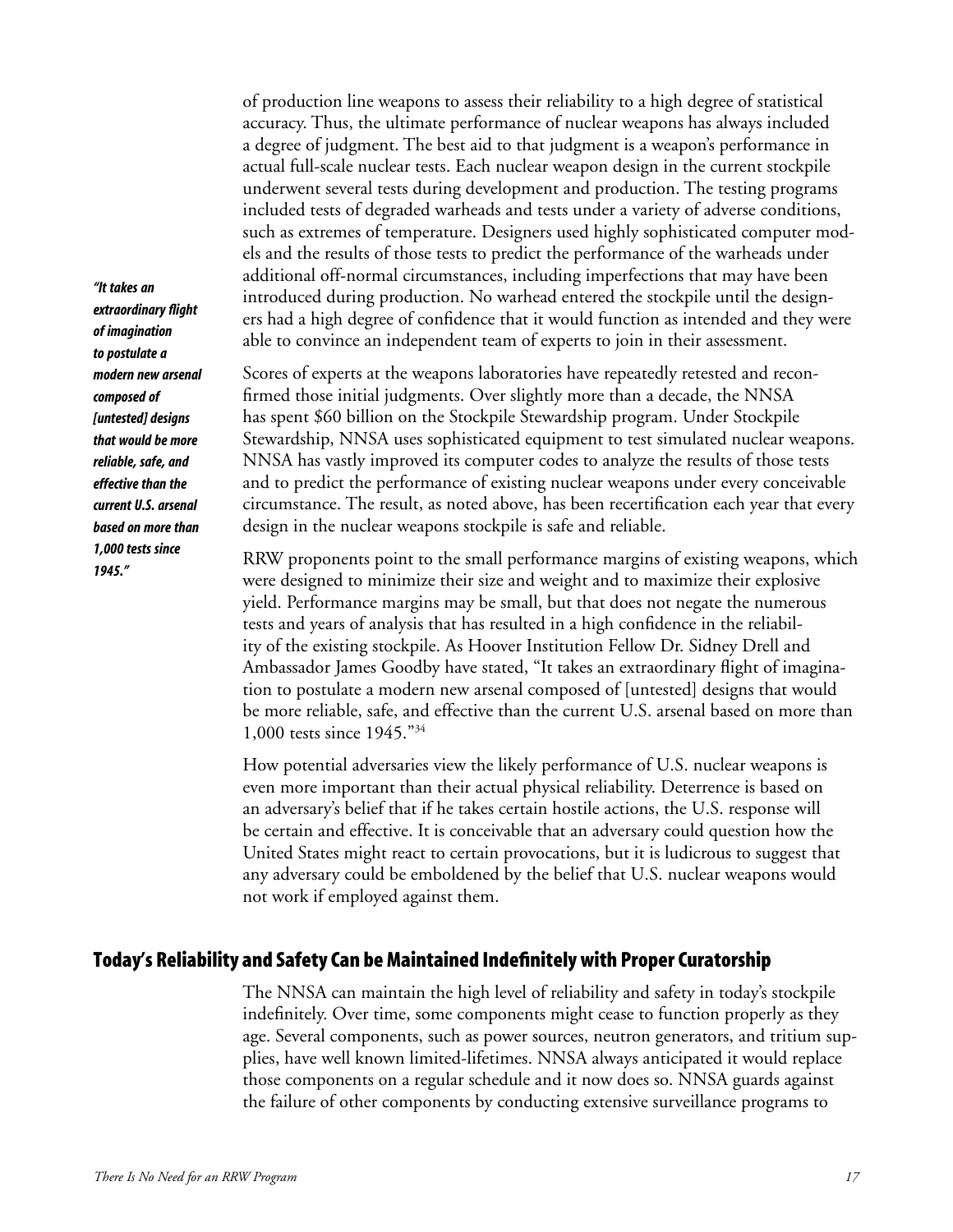identify potential problems, before they develop. The NNSA takes apart eleven warheads of each design every year and examines and tests their components to determine how they are working. There is a high probability that NNSA's surveillance programs will anticipate any potential problem and fix it well before a failure threatens the reliability of any warhead.

RRW proponents profess concern that over time an accumulation of small changes in warheads will lead to uncertainty. As the stockpile has aged, NNSA has *chosen* to replace numerous components with modified versions. The vast majority of changes that NNSA made were to enhance warhead performance rather than to maintain safety or reliability. Many of the changes have been made under the so-called Life Extension Program (LEP). Life Extension Program is an insidious misnomer for nearly complete rebuild and upgrade of a warhead system that is nowhere near the end of its life. As part of an LEP, NNSA, with assistance from the Department of Defense, reexamines the performance features for a weapon (called military requirements) and reevaluates the design of every component in the weapon against the revised military requirements. Typically, NNSA replaces dozens of components with newly designed versions. Few, if any, of the replacements are required to extend the life of aging components. Rather, NNSA has chosen to make weapons lighter, more rugged, more tamper proof, and more resistant to radiation. In addition, NNSA installed new components that improved design margins, added arming and fuzing options, improved targeting flexibility and effectiveness, and it has put in advanced tritium delivery systems.

Thus, the labs themselves are responsible for most changes to nuclear weapons. If the NNSA is concerned about changes to weapons, it should stop making them. NNSA should adopt a "Curatorship" approach to maintaining the nuclear weapons stockpile. Under the Curatorship approach, NNSA would expand its surveillance activities to be even more certain it can identify problems with components before they cease to function properly. NNSA would then replace any suspect components with identical or nearly identical components that could be thoroughly tested and certified. In rare instances, a vital material or part that must be replaced may no longer be available or able to be fabricated by the laboratories. Only in those rare instances, or in even rarer instances where the surveillance program identifies a significant flaw in a components design, should NNSA replace the component with a modified design. The vast majority of such components can be thoroughly tested and proven to work, before being installed. Only a small fraction of components—those that might affect the nuclear performance of the warhead—cannot be thoroughly tested. Those components should not be altered.

As warheads age and their nuclear materials undergo radioactive decay, the properties of those materials could ultimately change sufficiently to degrade the warheads' performance. The major isotope of concern is plutonium-239, the key Pu isotope used in nuclear weapons. Its half-life is about 25,000 years. This means that about one in 50,000 Pu-239 atoms will undergo radioactive decay each year. NNSA has spent hundreds of millions of dollars examining this issue. Thus far, the labs have observed only minor age-induced changes in the physical properties of the oldest plutonium available and there is no direct evidence that these affect pit performance

*As the stockpile has aged, NNSA has chosen to replace numerous components with modified versions. The vast majority of changes that NNSA made were to enhance warhead performance rather than to maintain safety or reliability.*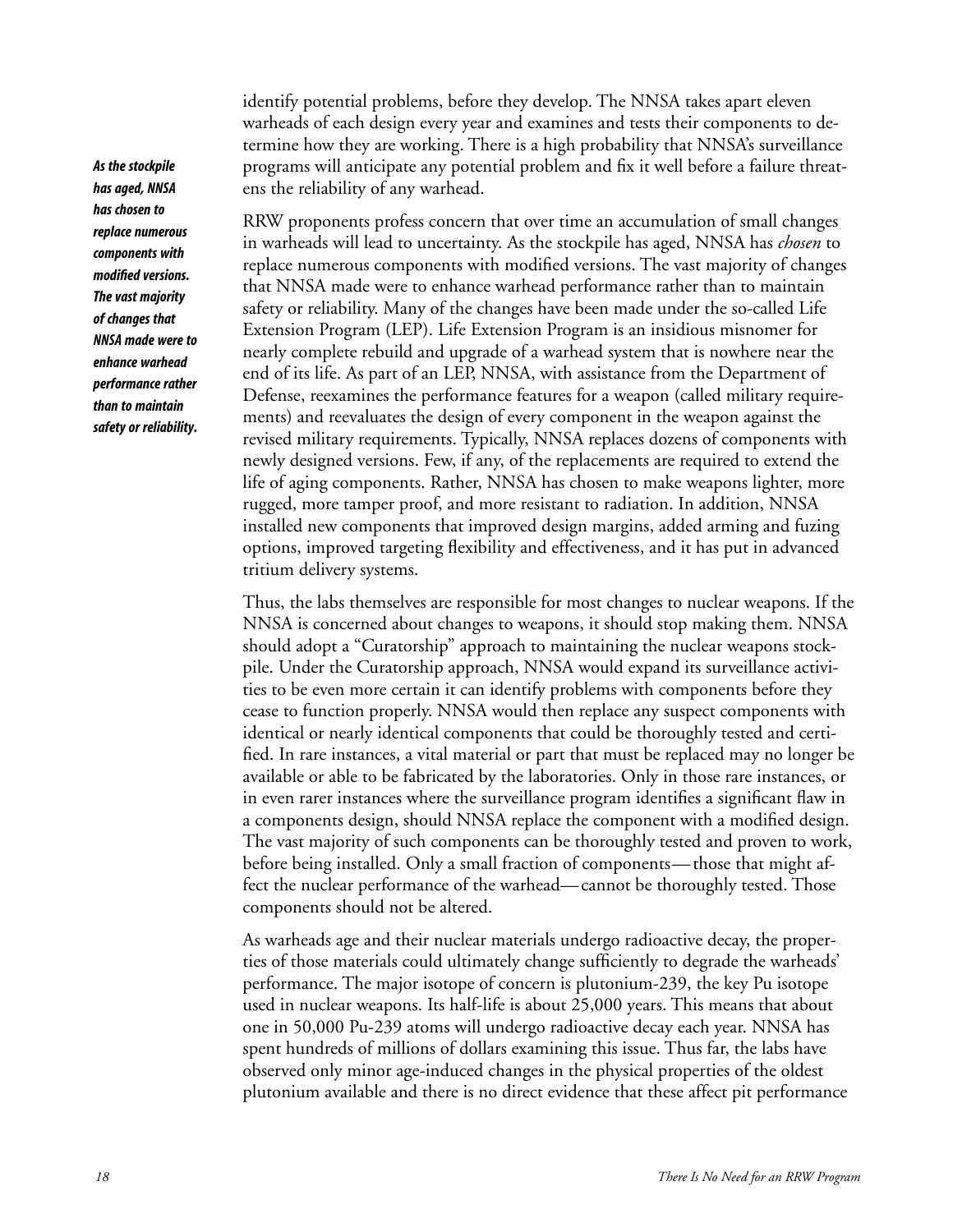or reliability.35 Some lab experts believe there is a theoretical basis for assuming that changes could develop rapidly after an unknown threshold period. In such a worst case analysis, assuming the threshold is just beyond the 42 years of the oldest plutonium studied through 2003, NNSA determined the minimum lifetime of plutonium pits to be 45 years. There is, however, no basis for assuming that the threshold is just beyond existing experience. Using less pessimistic, but still conservative extrapolations from the data available through 2003, NNSA determined that pits could remain reliable for *at least 60 years*. NNSA has not yet identified any upper bound for pit lifetimes. Research continues. It is possible that as NNSA gains more data from aged plutonium, it will extend its conservative estimates of pit lifetimes to 100 or even 200 years. Whether existing pits will have to be replaced in two decades or two centuries, they too could be replaced with nearly exact duplicates of the original designs.

Proponents of the RRW program grossly overstate the overall problem of aging. Modern nuclear weapons are hermetically sealed and filled with inert gases that dramatically reduce, if not eliminate, changes in materials or corrosion over time. Corrosion of some materials was a problem in warheads of the 1940s and 1950s, but problems were identified and solved years ago. In general, the lab's confidence in the reliability of U.S. nuclear weapons has increased as they aged, since lab experts corrected potential problems or otherwise resolved them. After reviewing a classified "Stockpile Life Study" performed by Sandia National Laboratory, one expert concluded:

The thirty years of experience summarized in this study revealed that there is not known to be any upper limit on weapon life, given appropriate maintenance and renewal of perishable materials and parts (e.g. tritium). No U.S. weapon has ever been retired due primarily to aging problems, even though some weapons have, in the past, been in the active stockpile for more than 30 years before being superseded by new designs. Aggregate data show that the rate of required modifications and repairs of stockpile weapons *decreases* as the years go by, reflecting continually increased reliability as the 'bugs' are gradually worked out of weapons systems.<sup>36</sup>

With proper maintenance, under a Curatorship approach, NNSA can maintain the reliability, safety, longevity, and certifiability of existing weapons indefinitely with greater confidence and for less money than it currently spends under the Stockpile Stewardship approach. It is hard to grasp how the same people who are concerned about certifying the occasional small changes to well-tested nuclear weapons, which may be necessary under the Curatorship approach, are confident they can certify an entirely new and untested RRW design.

*Using less pessimistic, but still conservative extrapolations from the data available through 2003, NNSA determined that pits could remain reliable for at least 60 years. NNSA has not yet identified any upper bound for pit lifetimes.*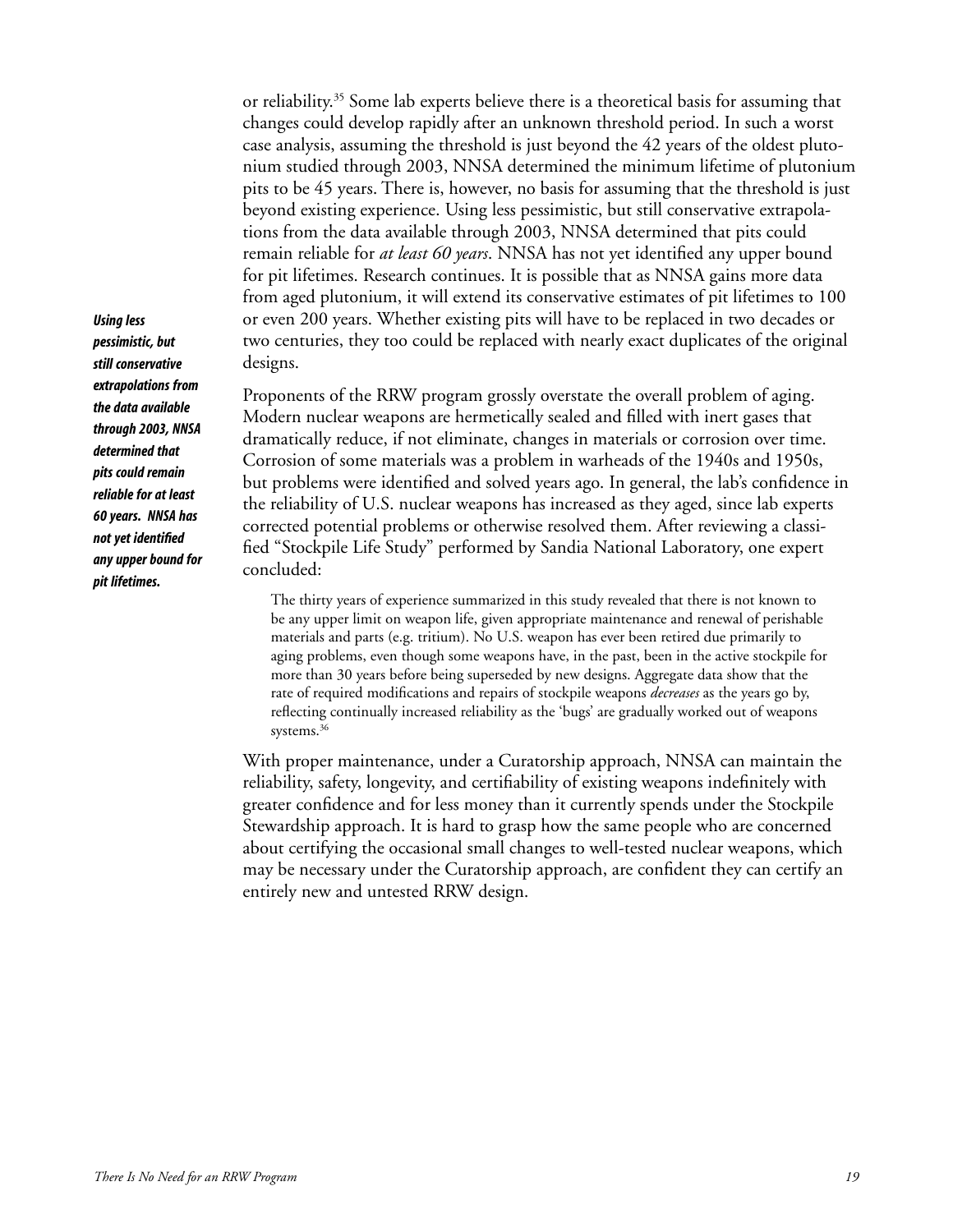### The Weapons Labs' Highest **Priority is Maintaining Jobs**

### NNSA Spending on Nuclear Weapons is Exorbitant and Wasteful

Since U.S. nuclear weapons are extremely safe, secure, and reliable, there should be little for the NNSA weapons complex to do, except to examine and maintain the weapons in the current stockpile and to dismantle retired warheads. Nevertheless, NNSA's 2006 appropriation for nuclear weapons work is \$6.4 billion. Even after adjusting for inflation, that is 1.5 times the average spending level on nuclear weapons during the Cold War, when the United States was building thousands of warheads a year.

In 2006, NNSA will spend \$2.9 billion for research and development (R & D) alone. That figure, which amounts to 44% of NNSA's total budget for nuclear weapons, is a lower bound estimate.37 In FY 2000, the last year that NNSA specifically identified its R&D spending, NNSA spent 50% of its total budget on R & D.<sup>38</sup> That is a huge percentage of the nuclear weapons budget, especially since the Administration claims it is not designing or developing any new weapons. We could not find a single large American corporation that spent even close to that portion of its operating budget on R & D. For example, Intel and Microsoft, which must stay on the forefront of technology to survive, spent 19% and 22% of their operating funds on R & D in 2004.Even research-intensive biotechnology firms, like Amgen and Genentech, spent only 28% and 27% of their operating funds on R & D. Boeing, Ford, and General Motors each spent only 4% of their operating funds on R & D, even though all of those companies are continually developing new models.<sup>39</sup>

We estimate that NNSA could reduce its R & D spending by \$1.2 billion and reduce total spending on nuclear weapons by \$2 billion the first year after adopting the Curatorship approach. $^{40}$  The savings would be larger in later years.

#### Weapons Scientists Have Used False Arguments to Maintain Employment

There is no reason to spend such a large portion of the nuclear weapons budget on R & D. The nuclear weapons enterprise is long established, with well-tested and certified products that it does not need to upgrade. The excessive spending results from the nuclear weapons laboratories' excessive influence in all decisions about U.S. nuclear weapons. Congress provides the funding for nuclear weapons, but relies upon those in the nuclear weapons business to determine the funding needs. The foxes are guarding the hen house. The RRW is the latest in a long line of self-serving proposals designed to meet the weapons labs most important mission—preservation of jobs. The labs are extremely good at fulfilling that mission. In 2003, the most recent year for which information is available, Lawrence Livermore National Lab employed more than 4,200 people in nuclear weapons R & D out of a total workforce of about 8,000. That is the highest level of employment in nuclear weapons R & D in the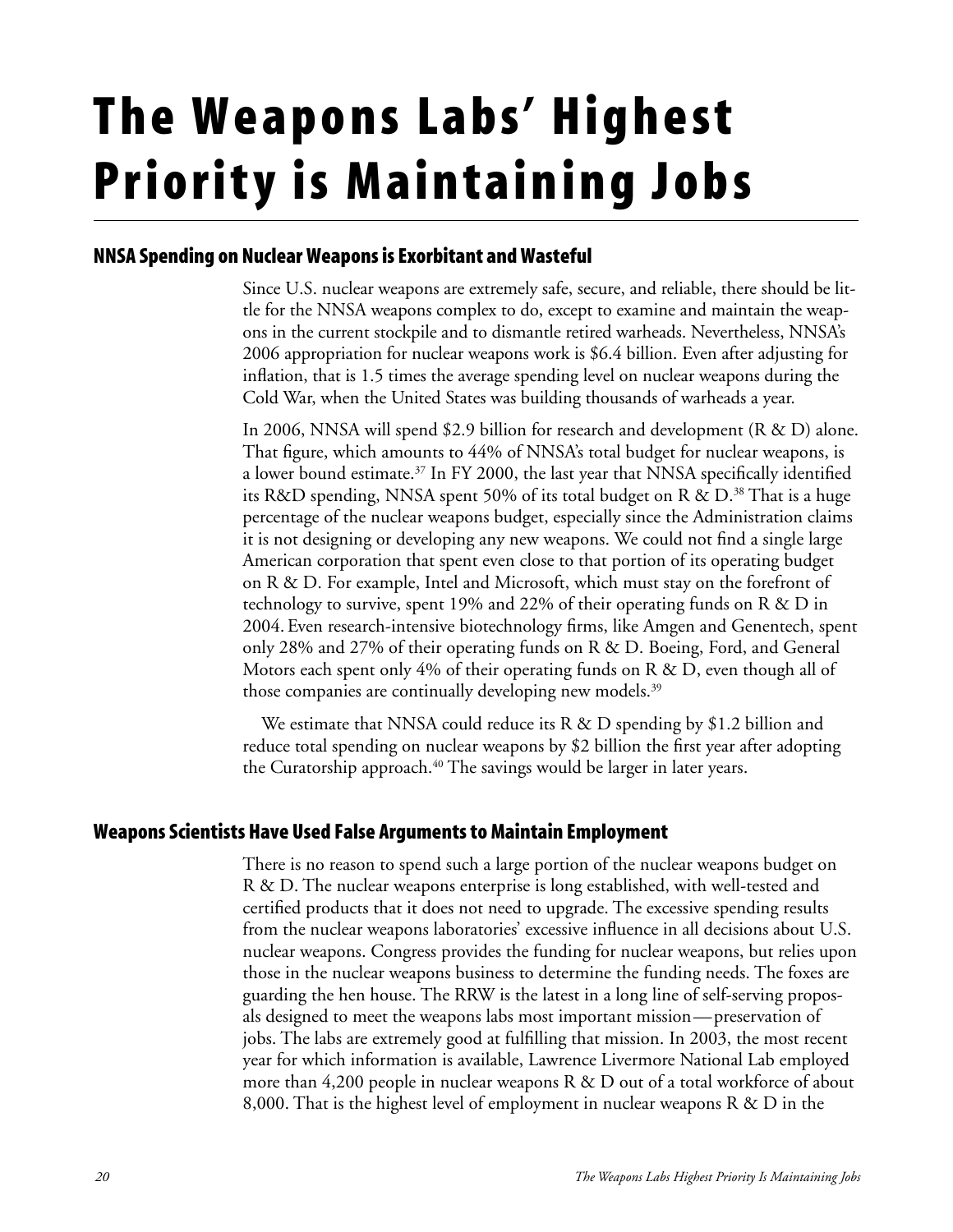more than 50-year history of Livermore Lab. Following a temporary slump in the 1990s, Livermore has increased its employment in nuclear weapons  $R \& D$  by more than 60 percent. $41$ 

Over the years, the weaponeers' arguments for expanding nuclear weapons work have shifted several times. After its origin with the Manhattan Project, the justification for the huge buildup in the U.S. nuclear weapons program was the need to counter the Soviet Union. One of the chief arguments for the massive buildup was a purported missile gap, which was later proven non-existent. Indeed, the demise of the Soviet Union has laid bare the overall weakness in this adversary, and a corresponding weakness in the justification for massive spending on nuclear weapons during the Cold War.

By the 1980s, as Cold-War tensions waned, long time pleas from arms control advocates for an end to testing of nuclear weapons were beginning to be heard. The potential end of nuclear weapons testing was an overwhelming threat to lab employment. Fighting to maintain their existence, the labs argued that even if the U.S. ceased development of new nuclear weapons, the labs needed to continue nuclear testing to maintain the safety and reliability of the stockpile. A typical example of lab hyperbole on this issue was, "without testing and with the inevitable age-related changes that occur in nuclear weapons, the situation may well arise in which one might believe that no weapons of a given type will work."42 Nevertheless, in 1992, the United States joined the Soviet Union in declaring a moratorium on the testing of nuclear weapons.43 Since then, the safety and reliability of the stockpile has not deteriorated as the labs claimed it would. The weaponeers' false claim that they needed to continue nuclear weapons tests was the first instance of a trumped up program justification based on maintaining safety and reliability. Maintaining safety and reliability has remained the labs primary justification for increasing nuclear weapons R & D, but they keep inventing new programs, which they claim they need to do it.

 Once it became apparent that Congress and the Clinton Administration would not quickly resume testing, the labs switched gears and began saying they could maintain the safety and reliability of the stockpile, without testing, through an approach called Stockpile Stewardship. The premise behind Stockpile Stewardship was that the labs needed to significantly enhance their understanding of nuclear weapons behavior to maintain the stockpile. This in turn required increased funding for a massive effort to improve the modeling and simulation of exploding nuclear weapons. To replace testing, the labs began building huge, expensive experimental facilities to mimic the conditions in exploding nuclear weapons. New, multi-billion dollar facilities included the Dual Axis Radiographic Hydrodynamic Test (DARHT) facility at Los Alamos National Lab and the National Ignition Facility (NIF) at Lawrence Livermore National Lab. The laboratories also requested, and Congress funded, acquisition of the world's fasted computers. Since 1995, NNSA has spent nearly \$6 billion on computer hardware and software and has increased the speed of its fastest computers by a factor of 100,000.

Stockpile Stewardship has been a fraud since its inception. NNSA never needed a massive R&D program if it truly wanted only to maintain the existing stockpile. As already noted, a Curatorship approach would have been a less expensive and more certain way to maintain the stockpile. From a funding and employment perspective,

*The weaponeers' false claim that they needed to continue nuclear weapons tests was the first instance of a trumped up program justification based on maintaining safety and reliability.*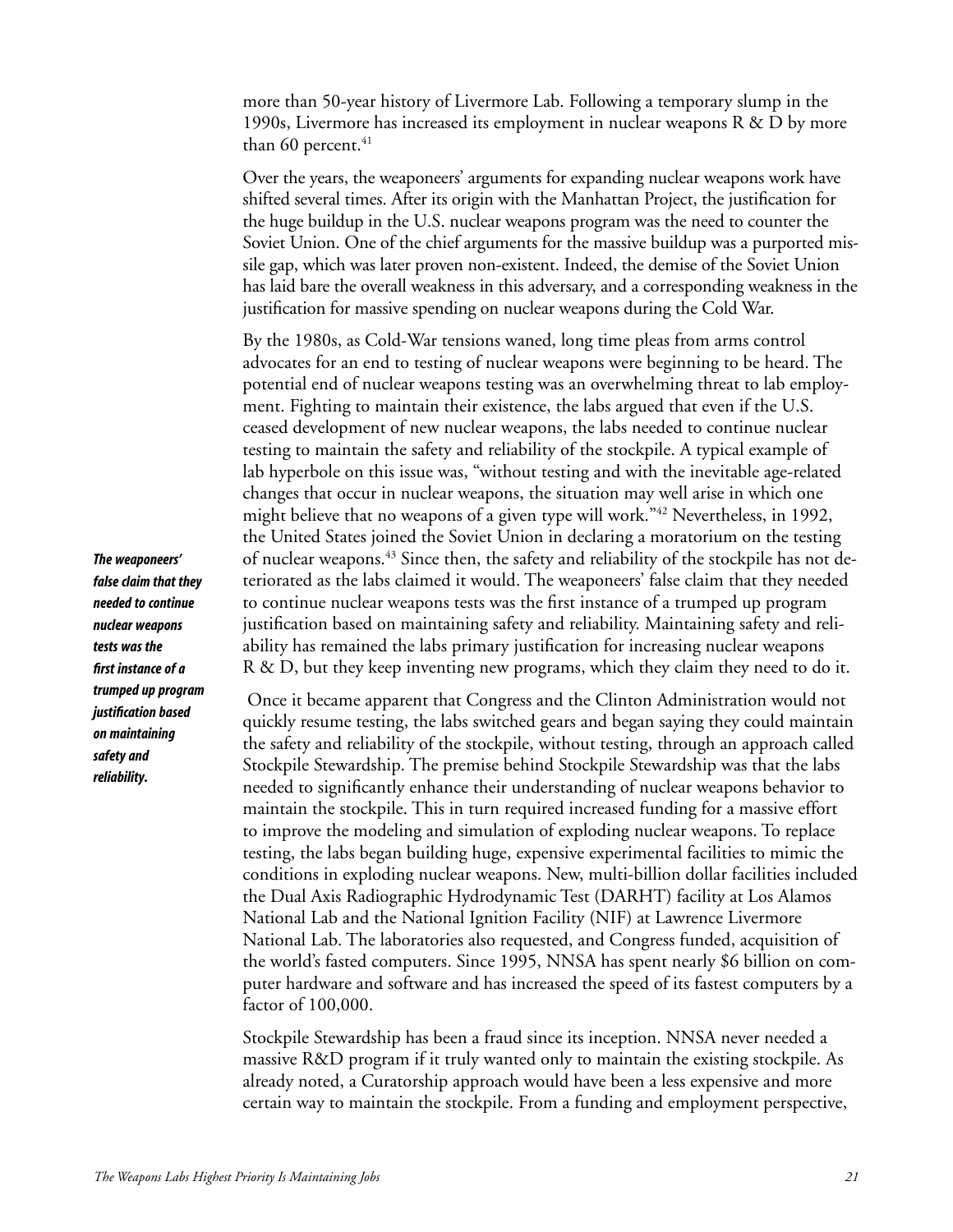Stockpile Stewardship has been a huge success for the labs. The first two years after the testing moratorium began, funding for weapons R & D and employment at the labs declined. Both soon recovered and grew rapidly once Stockpile Stewardship became the organizing principal for the U.S. stockpile. It would takes a brave Member of Congress to vote against funds that the lab experts say are needed to maintain a safe and reliable nuclear deterrent.

In addition to falsely claiming that Stockpile Stewardship was necessary to maintain the existing stockpile, the labs also claimed that the advances in nuclear weapons science and technology they sought through Stockpile Stewardship would not be sufficient to develop new nuclear weapons or to significantly modify existing weapons. The labs' assurances that they could not use Stockpile Stewardship to develop new or enhanced nuclear weapons were key to Congress' initial acceptance of the program. That claim was true for only a brief time at best. As the Stockpile Stewardship program progressed, the labs gained confidence in their ability to modify existing nuclear weapons and realized they could enhance employment levels even more if they expanded their work to include weapons modifications. In 2000, NNSA expanded its mission statement from "maintain a safe, secure, and reliable nuclear weapons stockpile"44 to "maintain **and enhance** [emphasis added] the safety, reliability and performance of the U.S. nuclear weapons stockpile."45

In truth, NNSA had been modifying nuclear weapons under the Stockpile Stewardship program for some time. However, in its 2001 budget request, NNSA proposed accelerating enhancements to existing nuclear weapons by expanding the Life Extension Program.<sup>46</sup> NNSA continues to claim that it keeps changes to a minimum under the LEP. However, an independent Weapon Assessment Team, which the Nuclear Weapons Council commissioned in 2000 to review plans for the W76 LEP, determined that the preferred option represented "a viable design that enhanced reliability over the extended lifetime and afforded nuclear safety and significant use control enhancements to the present baseline W76 design."47 This demonstrates that NNSA is using the LEP not only to extend warhead lifetimes, but also to enhance capabilities.

Several years ago, the labs began claiming that new capabilities—an Earthpenetrating warhead and more vague "advanced concepts"—were needed to address post Cold-War threats. Congress emphatically rejected those programs by denying Administration funding requests for 2005 for the Robust Nuclear Earth Penetrator (RNEP) and for the Advanced Concepts Initiative and by denying a subsequent 2006 request for RNEP. The House Appropriations Committee recognized those new weapons development efforts as dangerous jobs programs stating:

The Committee recognizes the dilemma that NNSA's nuclear weapon design laboratories find themselves in after the Cold War. In the absence of a Cold War between nuclear-armed superpowers, the importance of nuclear weapons to the war fighters in the Pentagon has steadily diminished. The pressure on the nuclear weapon design laboratories to maintain the canonical role for their weapons in order to justify increasing budgets becomes very difficult. By contrast, the Committee's priorities are maintaining our Nation's nuclear deterrent in a safe and secure condition and maintaining our Nation's integrity in the international effort to halt the proliferation of weapons of mass destruction. The Department's obsession with launching a new round of nuclear weapons development runs counter to those priorities.<sup>48</sup>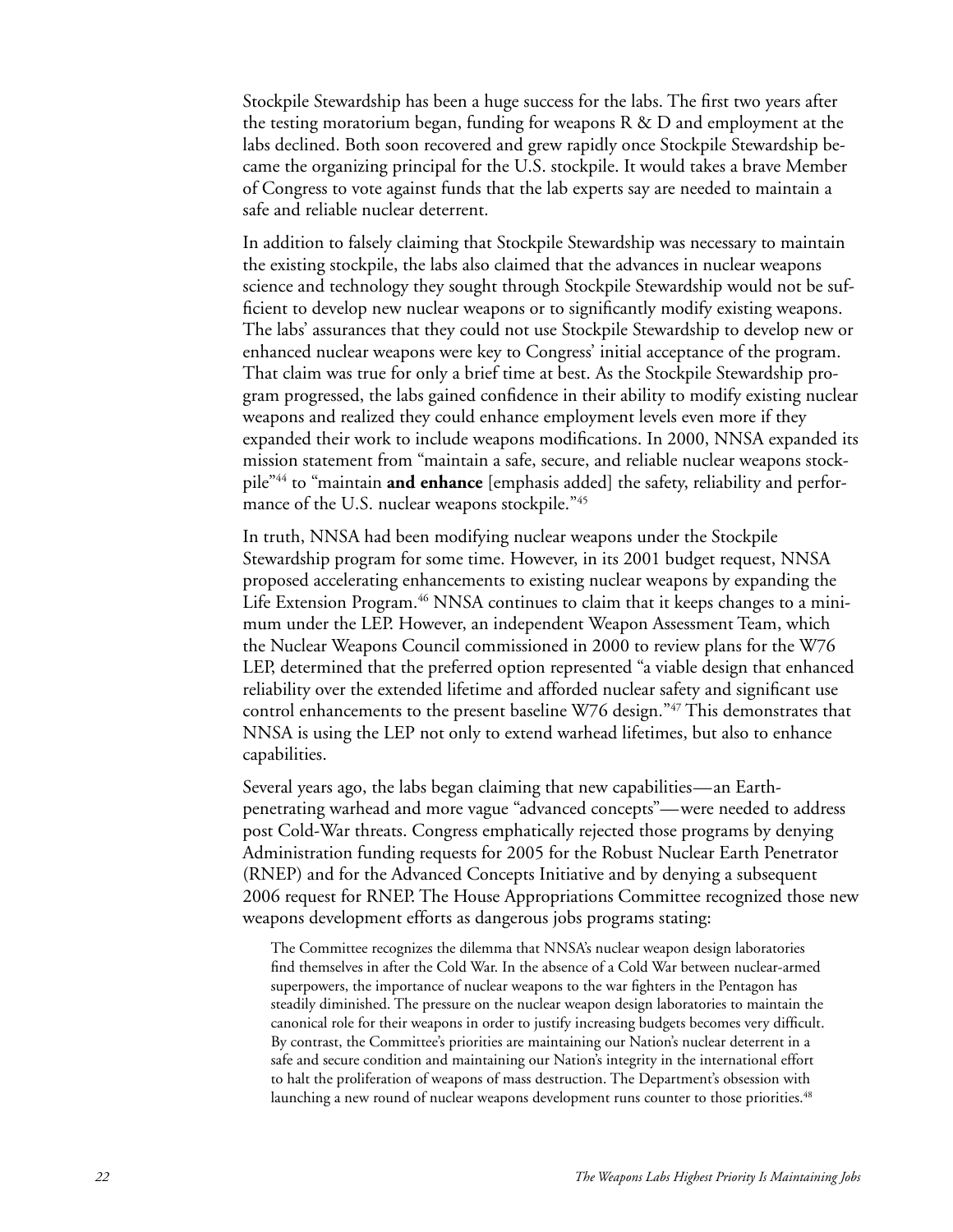Faced with this defeat, the labs have returned to their trusted and true, but bogus, rationale for more spending -- maintaining the safety and reliability of the existing stockpile. The Reliable Replacement Warhead program is the new horse that the labs hope to ride to greener pastures of increased funding. The laboratories clearly intend to ride the RRW program as far as they can to increase funding and create more jobs.

#### The RRW Program Will Require More Funding Increases

RRW supporters claim it will be cheaper to design and build new weapons than to maintain existing warheads indefinitely. They correctly note that existing weapons were built with hazardous materials and with complex, difficult to replace components that make remanufacture complex and costly. They go on to claim that RRWs would be simpler and would be specifically designed for ease of maintenance. However, the DOE laboratories have not demonstrated an ability to design and build anything simply and cheaply. Rather, they have a history of enormous cost overruns, which are often the result of too much complexity (see box).

The design costs for an RRW will be enormous, making it extremely unlikely that the initial investment could be recovered through reduced maintenance costs. If the NNSA foregoes underground testing, it will have to conduct numerous costly aboveground tests to develop an RRW. Independent analyses of the design by a second lab as a substitute for proof tests will further increase costs.

Fabricating new warheads will require costly new facilities to process plutonium and uranium and to produce new nuclear components. For the past two years, Congress has rejected Administration funding requests to begin design of a "Modern Pit Facility." A facility to produce 200 or more plutonium pits/yr could cost \$3–5 billion to build. If ongoing studies confirm pit lifetimes of 60 years or more, then existing pit production facilities at Los Alamos National Laboratory will be sufficient to systematically replace pits in the enduring stockpile over time. However, an expensive new pit facility would be needed to more quickly replace existing warheads with new RRW versions. Similarly, new facilities for processing uranium components would be needed to support an ambitious RRW program. Storing, recycling, or disposing of existing warheads replaced by RRW versions would add to the cost.

RRW proponents have not released any quantitative cost benefit analysis. For there to be a net savings from the RRW program, the extra cost of designing and building completely new warheads would have to be recovered over time by dramatically reducing maintenance costs. That idea strains credulity. Any savings from reduced maintenance costs will be a fraction of the increased spending on new capabilities. For example, one of the few concrete measures that RRW proponents claim could produce savings in maintenance costs is to remove certain hazardous materials from warheads. A key hazardous material that RRW proponents would like to remove is beryllium. However, even the RRW proponents of the SEAB Task Force on the Nuclear Weapons Complex note, "the hazardous nature of beryllium and plutonium make handling specifications and restrictions similar."<sup>49</sup> Thus, it is unclear where any cost savings will come from in replacing beryllium with more plutonium in a new RRW. There should be a heavy burden on RRW proponents to demonstrate that the

*RRW proponents have not released any quantitative cost benefit analysis. For there to be a net savings from the RRW program, the extra cost of designing and building completely new warheads would have to be recovered over time by dramatically reducing maintenance costs. That idea strains credulity.*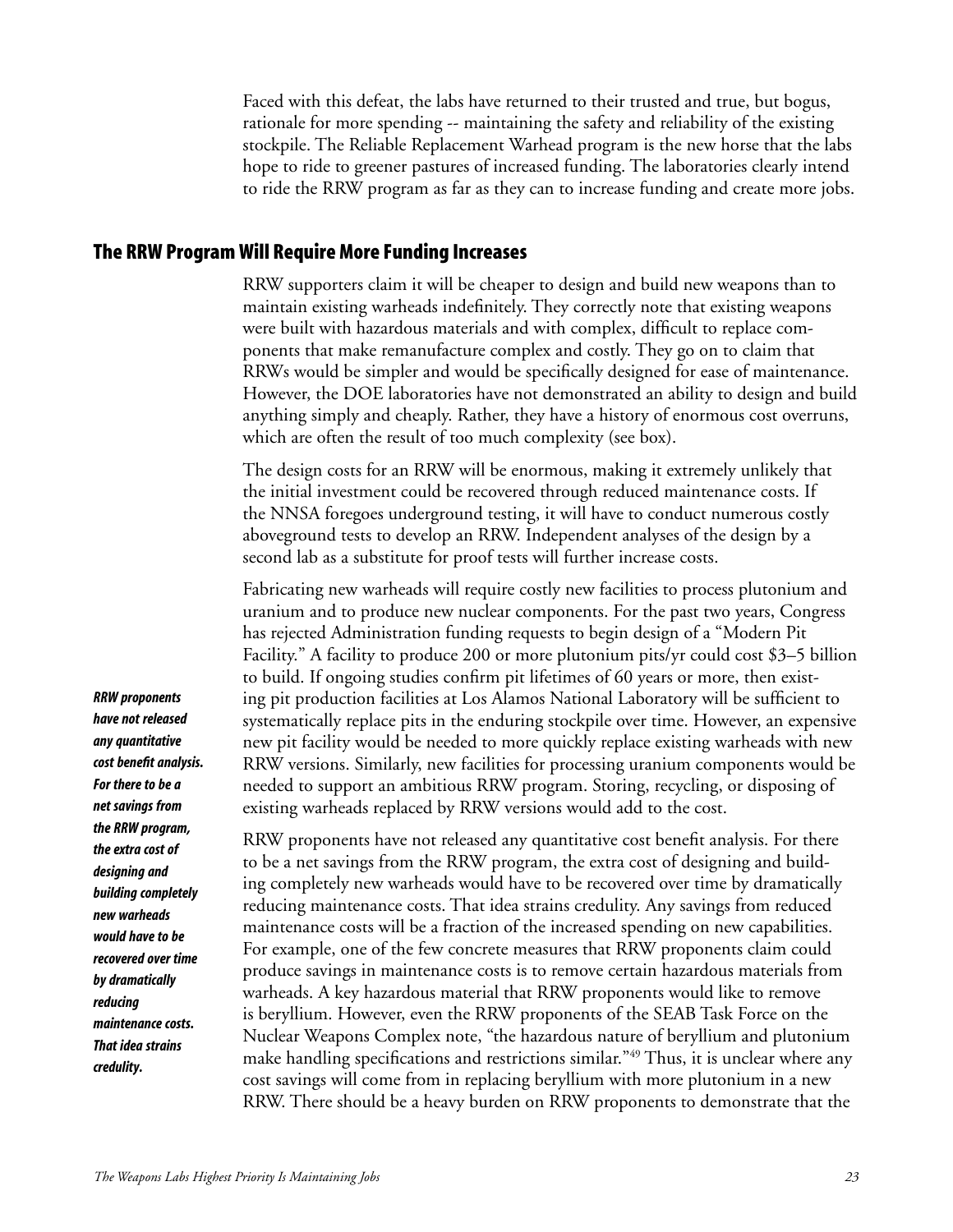### Can the Labs Design a Simple Weapon?

In principle, the labs could design a nuclear warhead that would likely work, without full-scale nuclear testing. After all, the Manhattan Project designed a plutonium weapon that worked the first time they tried it. It all depends on how simple the design is. However, the weapons design labs have a miserable record in designing anything simple. Their history shows a pattern of preferring complex technical solutions to problems and underestimating the cost and difficulty of implementing them. The existing generation of nuclear weapons, which the labs now say are too costly to maintain and are near the edge in their design margins, are but one example.

In 1997, the Government Accountability Office (GAO), examined the history of 80 DOE projects. GAO found that 31 of those projects were terminated before completion, after expenditures of over \$10 billion.<sup>1</sup> Of the 14 projects, which were completed and had adequate cost accounting, nine had cost overruns averaging 99%. Eleven were completed behind schedule, by an average of 31 months. GAO found similar cost overruns for 17 of the 22 ongoing projects for which cost estimates were available. DOE and NNSA have not solved their problem with cost overruns. The National Ignition Facility (NIF), under construction at Livermore Laboratory, was initially scheduled for completion in 2002 at a cost of \$1.1 billion. Now, NIF is scheduled to be completed by 2009 at a cost of \$3.5–5 billion. Similarly, the Dual-Axis Radiographic Hydrodynamic Test Facility (DARHT), at Los Alamos National Laboratory, was initially scheduled for completion in 1990 at a cost of \$30 million. After spending \$270 million, NNSA commissioned the facility in 2003. However, key operating parameters missed their design specifications. NNSA now plans to spend an additional \$87 million to bring DARHT nearer to its design goals.

There is ample reason to believe that NNSA will not keep the design of the RRW simple. Capabilities that have already been suggested for the RRW include:

- Multiple yield options
- Very low yield options
- Earth-penetrating capability
- Internal self-monitoring capabilities using modern optical technologies
- Additional surety options, including remote self destruct
- Insensitive High Explosive in all warheads
- Enhanced ability to defeat biological or chemical munitions
- Enhanced ability to produce electromagnetic pulse
- Components with ultra-high reliability
- Components that will not have to be replaced
- Improved guidance systems
- Improved warhead symmetry and balance to improve accuracy of delivery
- Ability to fit on existing delivery systems
- Elimination of tritium boosting
- Diverse components to prevent common mode failures across warhead types
- An ability for later modification to respond to potential new military requirements

Scores of additional requirements will likely be layered upon the above, which will increase the cost and complexity of the RRW and make it more difficult to certify without testing.

<sup>1</sup> U.S. General Accounting Office. *Department of Energy: Opportunity to Improve Management of Major System Acquisitions. Nov. 1996.* GAO/RCED-97-17.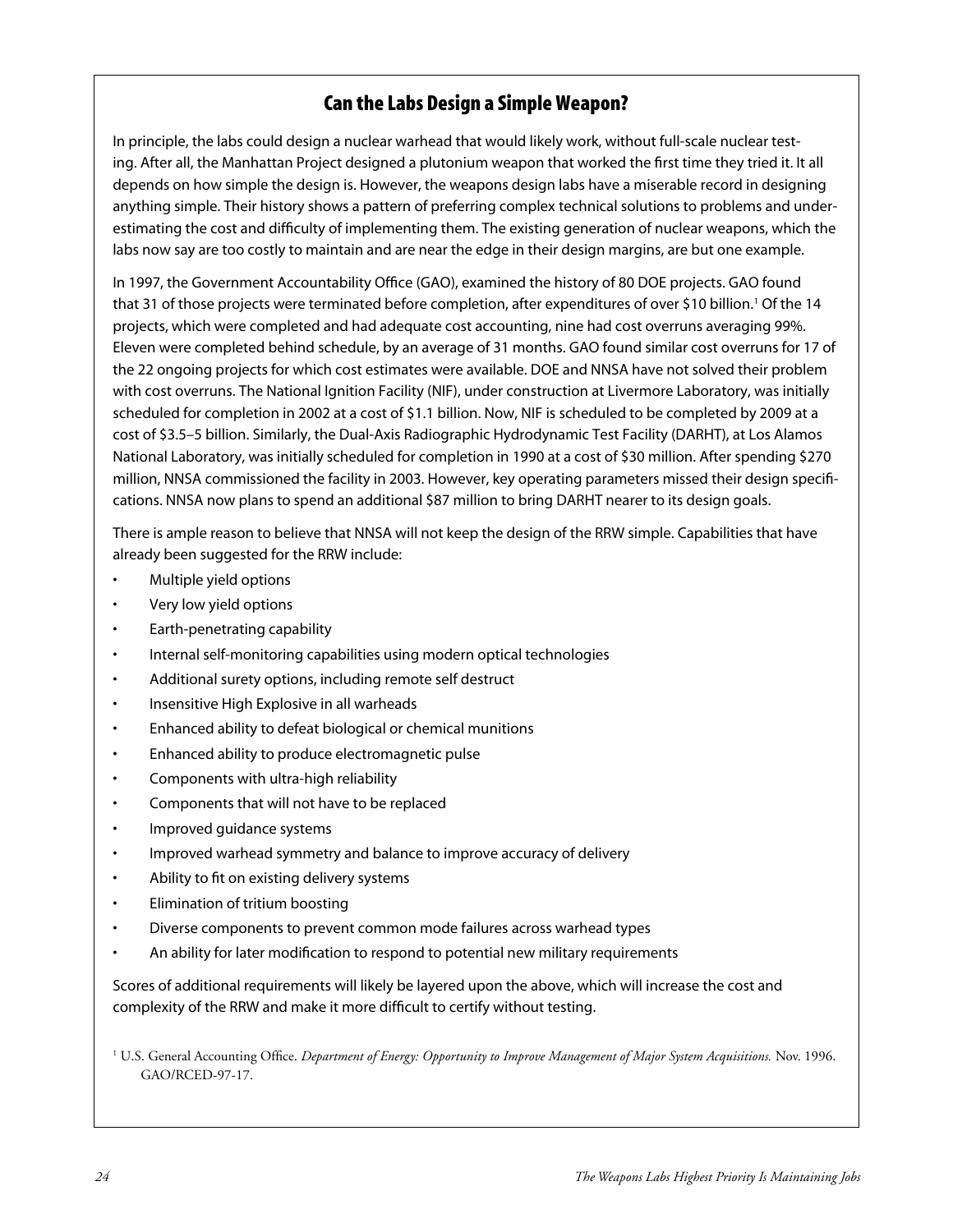program will generate savings before a significant amount of funds are committed to the program.

Some RRW proponents, including House Energy and Water Subcommittee Chair David Hobson, would seek to finance the RRW by reducing near term LEP activities for warheads that would be replaced. At best, that might allow NNSA to fund the first few years of the RRW program within current budget projections, which call for increasing spending on nuclear weapons to \$7.3 billion in 2010. It remains to be seen whether DoD would agree to forego near-term enhancements to existing warheads in return for an uncertain RRW development program. The tri-lab report includes the traditional refrain that we must have "additional near-term resources, in order to begin the process of transformation, which will allow for a more efficient and more affordable enterprise."50 In all likelihood, an RRW would require huge increases in spending that would never be recovered.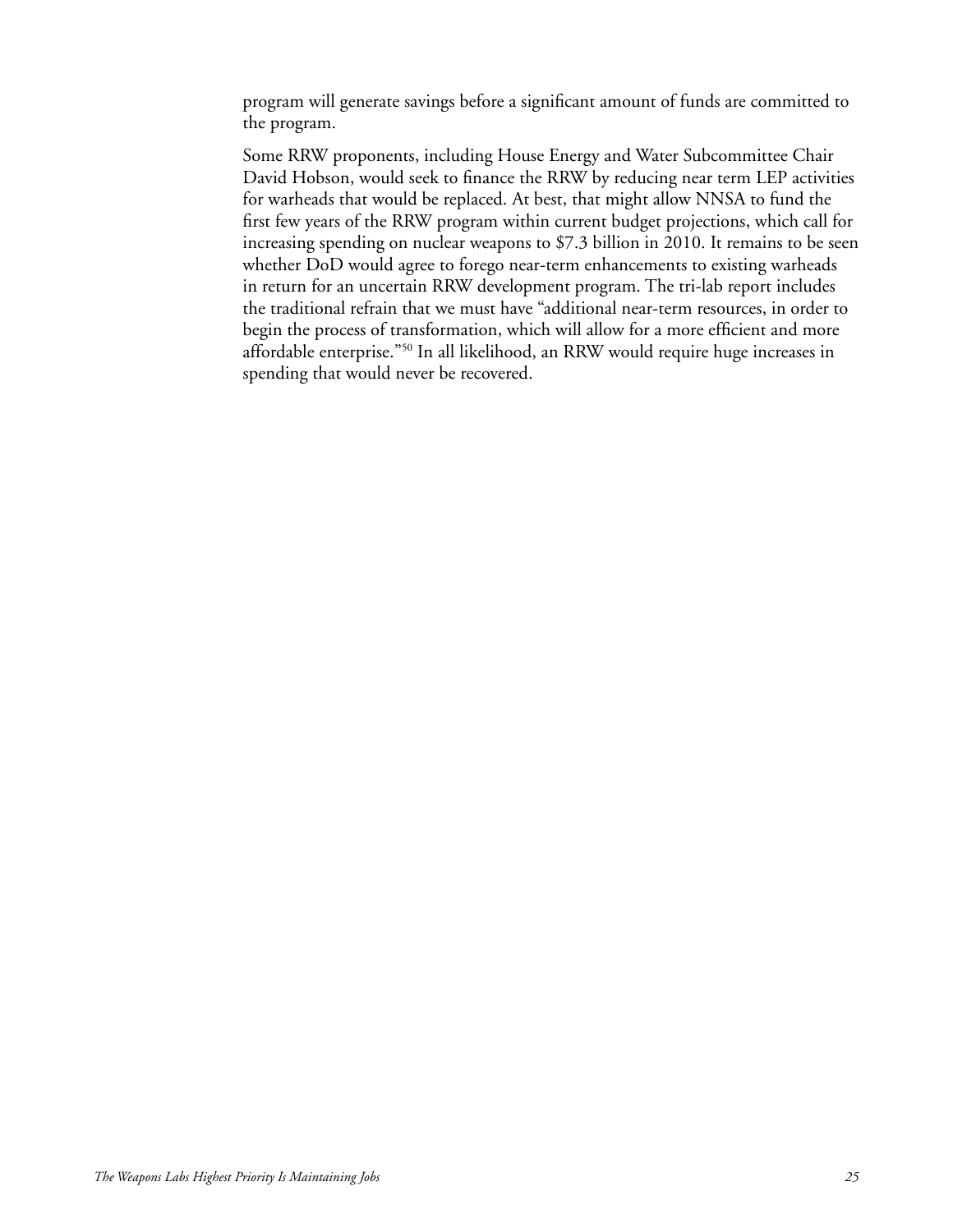## **Conclusion and Recommendations**

*U. S. nuclear weapons are highly capable, extremely safe and secure, and very reliable. There is no need to improve any aspect of nuclear weapons.*  U. S. nuclear weapons are highly capable, extremely safe and secure, and very reliable. There is no need to improve any aspect of nuclear weapons. With proper maintenance, under a Curatorship approach, the reliability, safety, longevity, and certifiability of existing weapons can be maintained indefinitely with greater confidence and for much less than what NNSA currently spends under the Stockpile Stewardship approach. We see no reason to make any changes to the well-tested nuclear weapons in the current stockpile, except in those rare instances when a component that is about to fail cannot be replaced with an identical copy of the original design because necessary parts or materials are no longer available nor easily fabricated. Since no improvements are needed, we see no need to pursue even the modest goals for which Congress provided the initial funding for the RRW program in 2005—to "improve the reliability, longevity, and certifiability of existing weapons and their components."

NNSA and the weapons labs have something much more grandiose in mind. If left unchecked, there is no question that the labs would grow the RRW program into a comprehensive effort to redesign and rebuild the entire stockpile. The labs would significantly alter the military characteristics of existing weapons and would add new weapons with new capabilities and missions. A broad RRW program would significantly harm our national security. U.S. pursuit of an RRW would diminish pressure on Iran and North Korea to forego their nuclear weapons programs and would disrupt efforts to eliminate clandestine trafficking in nuclear materials and equipment. In addition, a U.S. resumption of nuclear testing, which might well result from the RRW program, would cause other nations to follow suit and could lead to a new nuclear weapons arms race. The damage this would impart to the broad non-proliferation regime would far exceed any conceivable advantage the U.S. could gain from new nuclear weapons.

The Conference Committee on the 2006 Energy and Water Appropriations, which provided \$25 million for the RRW program, stated:

. . . any weapons design work under the RRW program must stay within the military requirements of the existing deployed stockpile and any new weapon design must stay within the design parameters validated by past nuclear tests.<sup>51</sup>

This limited version of the RRW is a slippery slope and will be difficult to enforce. If the labs are given approval to design a new warhead, *they* will largely be the ones to determine whether specific modifications are within the military requirements of the existing deployed stockpile and within design parameters validated by past nuclear tests. Over time, NNSA and the weapons labs will undoubtedly skirt such restrictions and add new and improved capabilities to nuclear weapons. Congress will not be able to control the RRW program. We, therefore, believe that Congress should eliminate all funding for the RRW and cancel the program.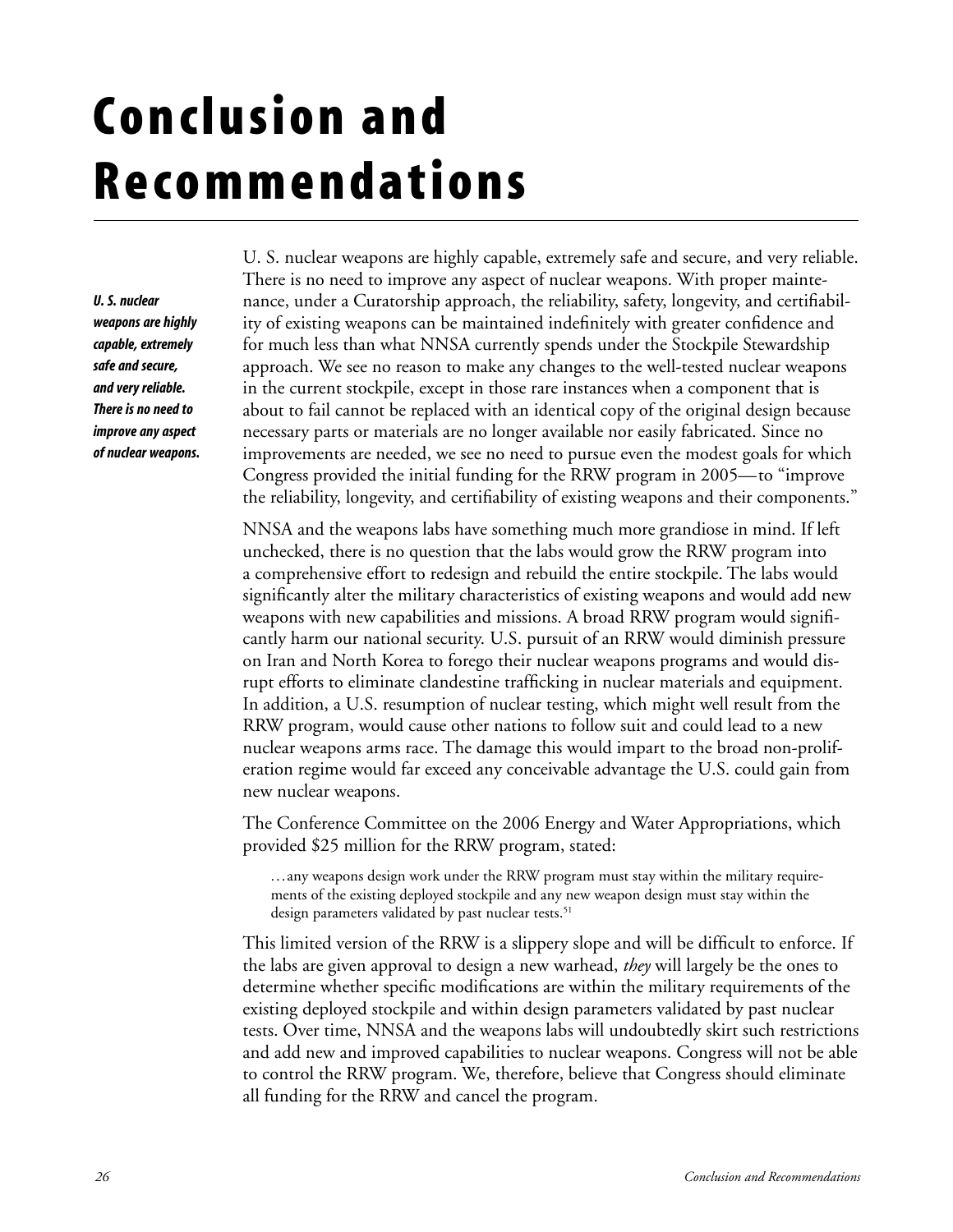If Congress is not prepared to cancel the RRW, it should at least give close scrutiny to NNSA plans for the program and seek out any attempt to design new nuclear weapons. Congress should fully review a 5-year funding plan for NNSA's proposed work under the RRW program before it acts on spending for 2007. Congress has required NNSA to provide 5-year funding plans with its annual budget submission for some time, but the Administration's response has been uneven. The Bush Administration should provide Congress with a detailed 5-year plan for the RRW program with, or shortly after, the submission of its 2007 Budget.

Congress should also strengthen last year's Committee report language with a prohibition, in law, on the use of any NNSA funds to investigate, design, or develop new or significantly modified nuclear weapons. Even with the force of law, the labs are certain to push on the edges of such a prohibition. Therefore, Congress should prohibit NNSA from proceeding beyond development phase 6.2A for any proposed replacement warheads, before it has approved detailed performance specifications and lifecycle cost estimates.

In addition, we recommend that Congress strictly limit NNSA's authority to make *any* changes to existing nuclear warheads without prior congressional approval. Components in existing warheads should be replaced only if there is a significant risk that they may no longer properly perform their intended function before the next scheduled refurbishment cycle for that warhead. When such replacements are necessary, NNSA should make every effort to replace components with exact duplicates of the original design. If NNSA wants to design a new replacement component, the agency should be required to justify to the Congress (in separate classified and nonclassified versions, if necessary) why the existing component must be replaced and why it cannot be replaced with a duplicate of the original design. The Administrator of the NNSA should be required to certify that the new component would not contribute to an eventual need for a nuclear test.

Finally, Congress should appoint an independent commission, which includes experts in international arms control and non-proliferation, to examine options for maintaining the U.S. nuclear weapons stockpile to include at a minimum the Stockpile Stewardship, Curatorship, and RRW options.

*Congress will not be able to control the RRW program. We, therefore, believe that Congress should eliminate all funding for the RRW and cancel the program.*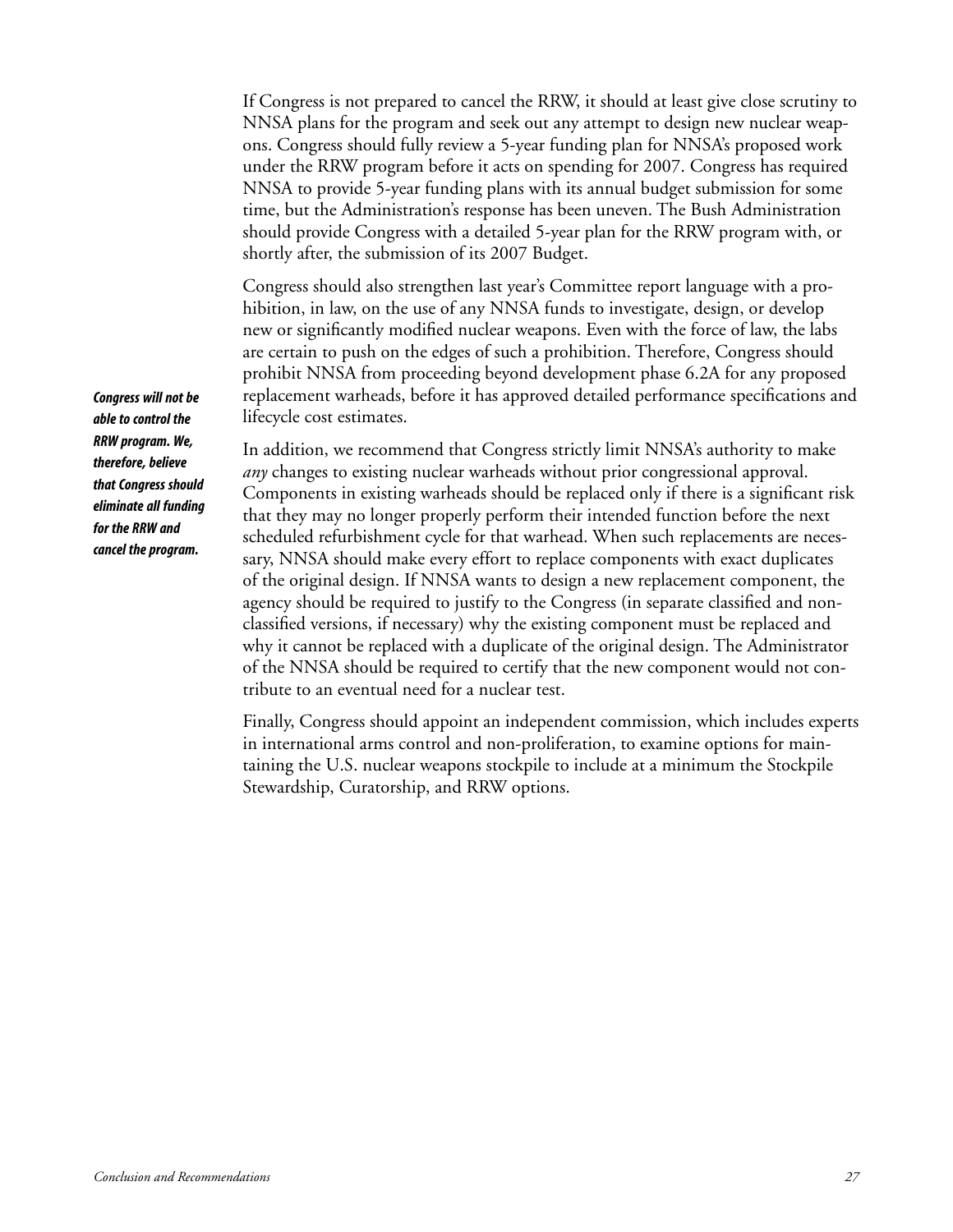### Endnotes

- <sup>1</sup> U.S. Congress. Committee on Appropriations. **Conference Report to Accompany H.R. 4818— Consolidated Appropriations Act, 2005.** Nov. 20, 2004. H. Rept. 108-792. Division C. p. 951.
- <sup>2</sup> The nuclear weapons labs are the Los Alamos National Laboratory in Los Alamos, NM; the Lawrence Livermore National Laboratory in Livermore, CA; and the Sandia National Laboratory, with sites in Albuquerque, NM and Livermore, CA.
- <sup>3</sup> O'Brien, K.H., et al. **Sustaining the Nuclear Enterprise—A New Approach.** May 20, 2005. UCRL-AR-212442. www.armscontrolwonk.com/Sustaining\_the\_Enterprise.pdf
- <sup>4</sup> U.S. Department of Energy. Secretary of Energy Advisory Board (SEAB). **Recommendations for the Nuclear Weapons Complex of the Future.** Draft Final Report of the Nuclear Weapons Complex Infrastructure Task Force, July 13, 2005. www.seab.energy.gov/publications/NWCITFRept-7-11-05.pdf
- <sup>5</sup> The NNSA is a semi-autonomous agency within the Department of Energy, which runs the nuclear weapons research and production complex.
- <sup>6</sup> **Conference Report to Accompany H.R. 4818.** op. cit. p. 951.
- <sup>7</sup> Statement of Ambassador Linton F. Brooks, Administrator, National Nuclear Security Administration, before the Senate Armed Services Committee, Subcommittee on Strategic Forces. April 4, 2005. p. 5.
- <sup>8</sup> Ruppe, David. "Warhead Replacement Program Intends No New Weapons, U.S. Energy Department Head Says." *Global Security Newswire,* February 16, 2005.
- <sup>9</sup> Schwartz, Stephen. "Warheads Aren't Forever." *Bulletin of the Atomic Scientists*. September/ October 2005. p. 62.
- <sup>10</sup> O'Brien, K.H., et al. op. cit. p. 3
- <sup>11</sup> **Recommendations for the Nuclear Weapons Complex of the Future.** Draft Final Report, July 13, 2005. p. vii.
- <sup>12</sup> Ruppe, David. op. cit.
- <sup>13</sup> U.S. Congress. House. Committee on Appropriations. **Energy and Water Development Appropriations Bill, 2006. Report to accompany H.R. 2419.** May 18, 2005. H.Rept. 109–86. p. 130.
- <sup>14</sup> U.S. Congress. Senate. Committee on Appropriations. Energy and Water Appropriations Bill, **2006. Report to accompany H.R. 2419.** June 16, 2005. S.Rept. 109–84.
- <sup>15</sup> U.S. Congress. House. **Making Appropriations for the Energy and Water Development for the Fiscal Year Ending September 30, 2006, and for Other Purposes.** Nov. 7, 2005. H.Rept. 109–275. p. 159.
- <sup>16</sup> **H.R. 1815. National Defense Authorization Act for Fiscal Year 2006.** Sec. 3111.
- <sup>17</sup> U.S. Congress. House. Committee on Armed Services. **National Defense Authorization Act for Fiscal Year 2006. Report to accompany H.R. 1815.** May 20, 2005. H.Rept. 109–89. p. 464.
- 18 Ibid. p. 511ff.
- <sup>19</sup> U.S. Congress. Senate. Committee on Armed Services. **National Defense Authorization Act for Fiscal Year 2006. Report to accompany S. 1042.** May 17, 2005. S.Rept. 109–69. p. 484.
- <sup>20</sup> Letter from Edward J. Markey, et al, to Honorable David Hobson, Chairman, House Appropriations Committee, Subcommittee on Energy and Water Development. May 9, 2005.
- <sup>21</sup> Department of Defense and Department of Energy. Nuclear Weapons Council. **Procedural Guideline for the Phase 6.X Process.** April 19, 2000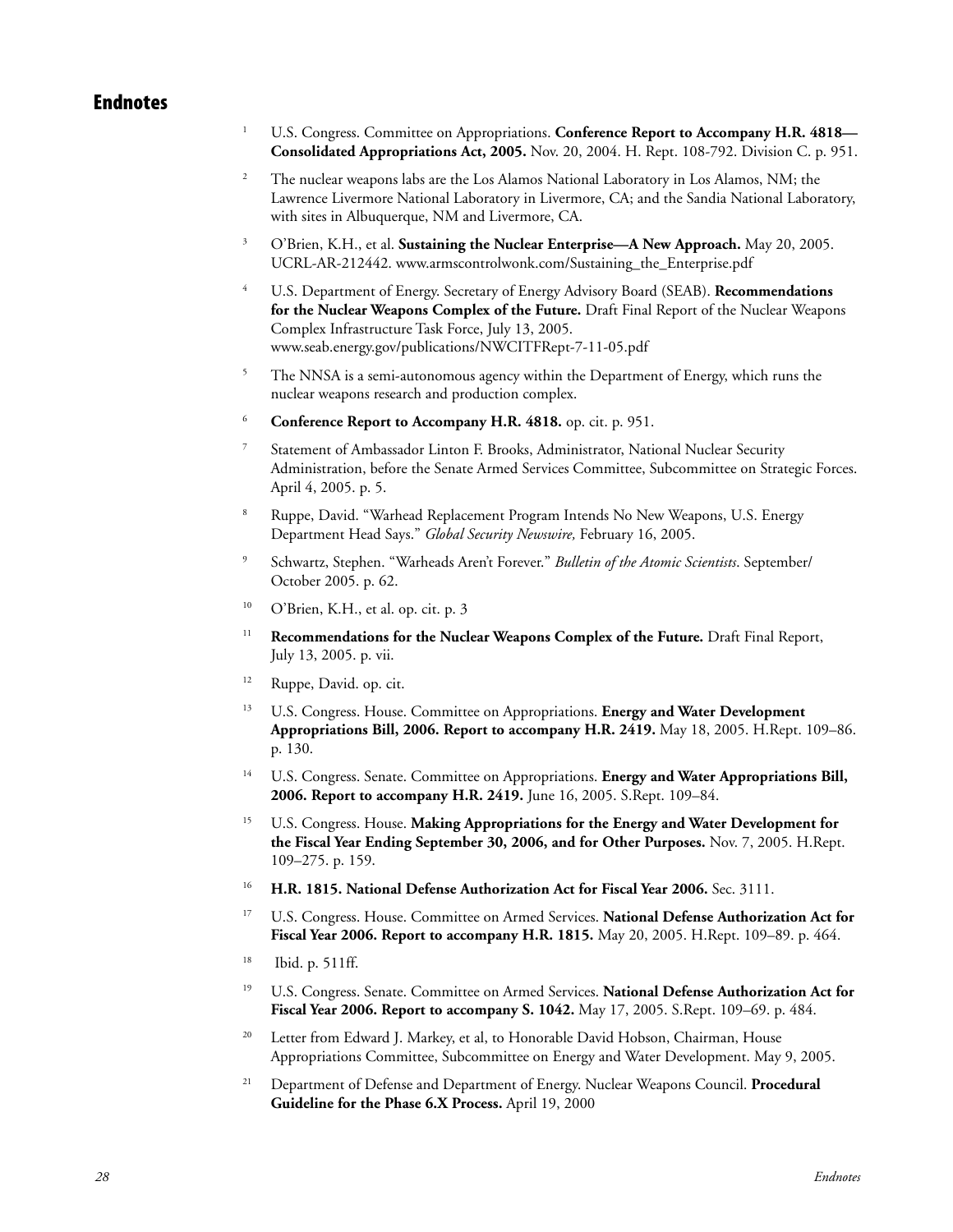- <sup>22</sup> Deutch, John. "A Nuclear Posture for Today" *Foreign Affairs,* January/February 2005.
- <sup>23</sup> Broad, William. "U.S. Redesigning Atomic Weapons." *The New York Times.* Feb. 7, 2005.
- <sup>24</sup> "The United States Needs a Credible Plan to Modernize its Nuclear Forces." Statement of John J. Hamre, before the House Subcommittee on Energy and Water Development Appropriations. March 18, 2005.
- <sup>25</sup> Statement of Ambassador Linton F. Brooks. op. cit. p. 3.
- <sup>26</sup> Nelson, Robert W. "Nuclear Bunker Busters, Mini-Nukes, and the US Nuclear Stockpile." *Physics Today*. November 2003.
- <sup>27</sup> National Academy of Sciences. National Research Council. Committee on the Effects of Nuclear Earth-Penetrator and Other Weapons. **Effects of Nuclear Earth-Penetrator and Other Weapons.** Washington, National Academy Press. 2005.
- <sup>28</sup> Statement of Ambassador Linton F. Brooks. op. cit.
- <sup>29</sup> Warheads on Submarine-Launched Ballistic Missiles do not have PALs incorporated into the warheads themselves, but similar code-based systems prevent unauthorized launch of the missiles.
- <sup>30</sup> Statement of Ambassador Linton F. Brooks. op. cit. p. 4.
- <sup>31</sup> Statement of Danielle Brian, Executive Director, Project on Government Oversight before the House Subcommittee on National Security, Emerging Threats and International Relations. April 27, 2004.
- <sup>32</sup> Memorandum from H. M. Agnew, Los Alamos Scientific Laboratory to J.K. Bratton, U.S. Department of Energy. Subject: Yield Certification Policy. Feb. 13, 1979.
- <sup>33</sup> Panel to Assess the Reliability, Safety, and Security of the United States Nuclear Stockpile. John S. Foster, Jr., Chairman. **FY 2000 Report to Congress.** February 1, 2001. p. 2.
- <sup>34</sup> Drell, Sidney and James Goodby. **What are Nuclear Weapons For? Recommendations for Restructuring U.S. Strategic Nuclear Forces.** Arms Control Association. April 2005 p. 20.
- <sup>35</sup> Martz, J. and A. Schwartz. "Plutonium Aging: Implications for Pit Lifetimes." LA-UR-03-0259. Included in Appendix G to **Requirements for a Modern Pit Facility,** NNSA Report to Congress pursuant to P.L. 108-375. January 2005.
- <sup>36</sup> Dan Kerlinsky as quoted in: Mello, G. **No Serious Problems: Reliability Issues and Stockpile Management***.* Tri-Valley CAREs. February 6, 1995. p. 5.
- <sup>37</sup> It includes the 2006 Appropriation for Campaigns (\$2,145 million), Research and Development Certification and Safety (\$228 million), Research and Development Support (\$61 million), the Reliable Replacement Warhead (\$25 million), and half of the Appropriation for Safeguards and Security in the Weapons Activities Account (\$403 million). This is an underestimate of R&D spending, since it does not include the R&D portion of Directed Stockpile Work, which NNSA does not identify, or the laboratories' cost for readiness and infrastructure improvements. Source: H.Rept. 109–275. op. cit.
- <sup>38</sup> U.S. Department of Energy. Congressional Budget Request FY 2001.
- <sup>39</sup> These figures are derived from income statements, which can be found on the companies' websites or through numerous financial portals, such as www.finance.yahoo.com.
- <sup>40</sup> Civiak, Robert. **America's One-Nation Arms Race.** An Analysis of the Department of Energy's Fiscal Year 2006 Budget Request for Nuclear Weapons Activities for Tri-Valley CAREs. April 2005. www.trivalleycares.org/TVC-Civiak\_2006Rpt.pdf
- <sup>41</sup> Information contained in Lawrence Livermore Timeline on the web at www.llnl.gov/timeline/ home.html. Comparable information could not be obtained for the other two weapons labs.